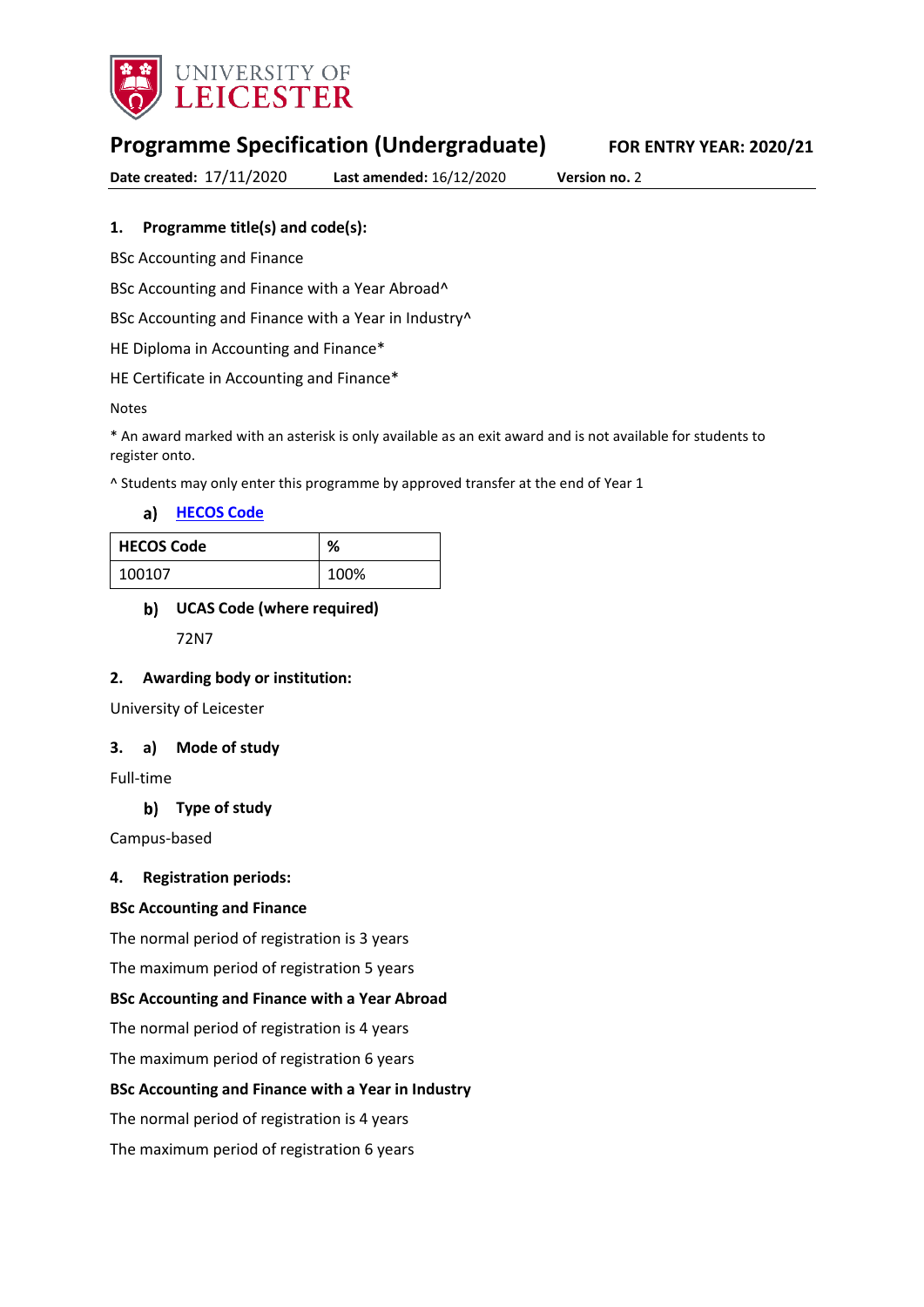### **5. Typical entry requirements**

ABB at A level (320 points) /GCSE Mathematics at grade B and English Language at grade C/ BTEC Nationals - Full Diploma with DDD/ International Baccalaureate: Pass Diploma with 32 points/ European Baccalaureate: Pass Diploma with 77% overall.

Year Abroad variant: The condition for admission to the scheme will be an average mark of no less than 55% in year one. Students who meet these conditions will be invited to apply at the beginning of the second year of studies. Students will then be expected to maintain average marks of no less than 55% in their second year.

For the Year Abroad variants, students will not be admitted directly to these programmes but will be able to transfer to the programme on application for a year abroad during the second year of the BA programme under the following conditions:

- Have an overall average of 55 or higher in the first year
- Have an overall average of 55 or higher in the second year
- Must not have any failed modules in order to progress to the year abroad.

**\****If you have mitigating circumstances that affect your results, you may request that your circumstances be taken into consideration.*

For those on the year in industry, see additional programme specification content for Year in Industry [programmes](https://www2.le.ac.uk/offices/sas2/courses/documentation/undergraduate-programme-specification-content-for-year-in-industry-programme-variants)

### **6. Accreditation of Prior Learning**

N/A

#### **7. Programme aims**

The programme aims to:

- Develop a critical understanding of modern accounting and financial ideas and practices and their relevance to a variety of institutional and organizational contexts; to develop quantitative, communications and information technology skills, and the ability to apply those skills in an accounting and finance context
- Increase graduate's marketability by providing appropriate exemptions from certain courses required from accounting bodies; and by encouraging intellectual development, critical ability, research skills; communication skills and confidence in problem recognition, formulation and solution
- Prepare students for career and training opportunities in both accounting and finance professions – in both the private and public sectors; voluntary organizations; and to prepare those interested in postgraduate study for the transition to an increasingly independent regime of study and research
- The Year Abroad variants also aim to:
- Enable students to experience modern accounting and finance ideas from a European or global perspective in a supportive environment.
- Develop students' working knowledge of a language other than English.
- Encourage a thoughtful and mature approach to all aspects of study and life, creating graduates with broad experiences and horizons.
- Enhance employability of graduates by their knowledge of other contexts of accounting, finance and management education, foreign languages and different business cultures.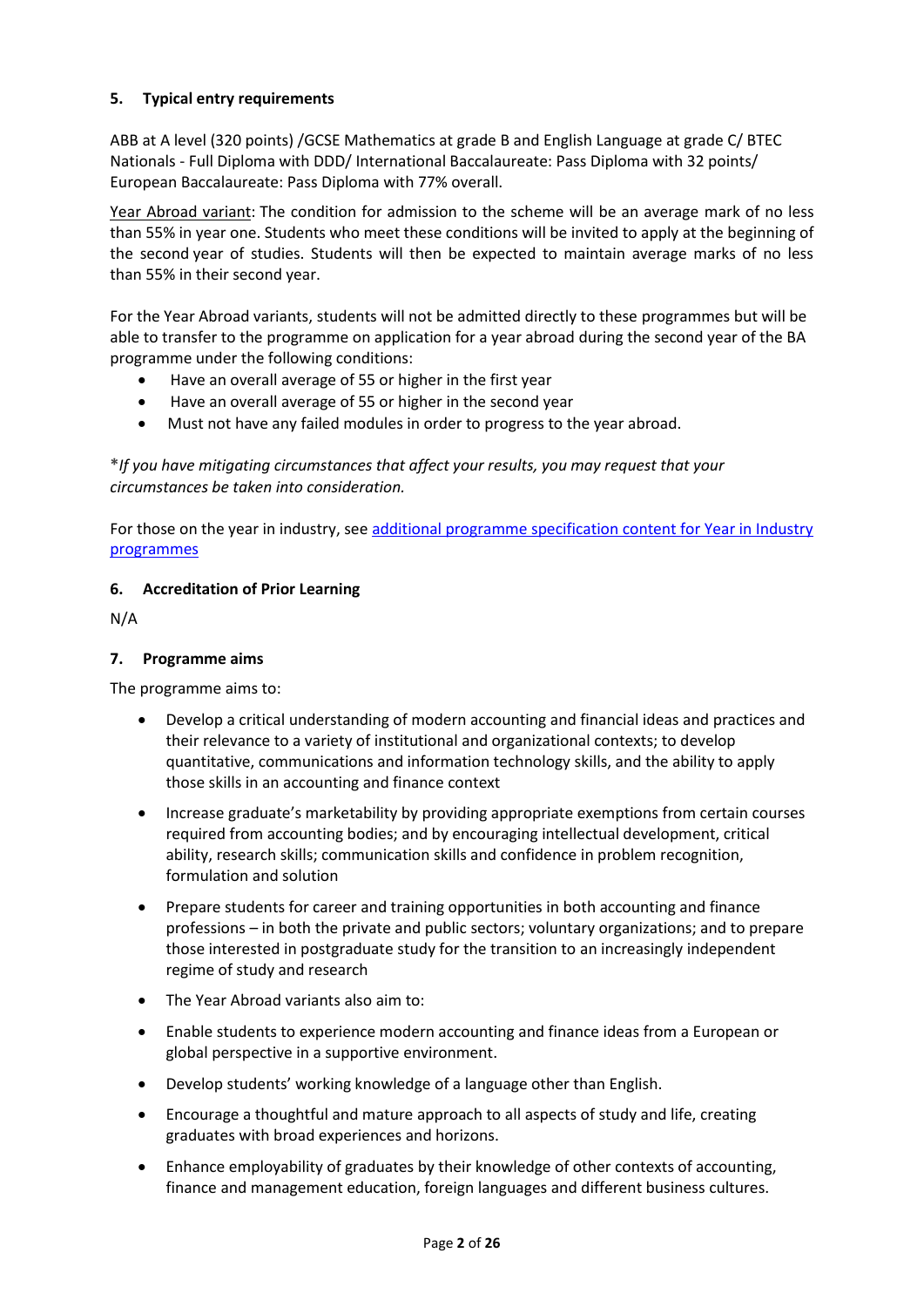The Year in Industry variants also aim to:

- Enable students to gain direct experience of working in relevant roles during their placement year
- Develop a better appreciation of both the application and the context of their academic studies
- Provide students with career insights by enabling them to undertake a formal role within a professional organisation whilst contributing to its performance at the same time.

#### **8. Reference points used to inform the programme specification**

- QAA Benchmarking Statement
- Framework for Higher Education Qualifications (FHEQ)
- UK Quality Code for Higher Education
- **•** University Learnin[g Strategy](https://www2.le.ac.uk/offices/sas2/quality/learnteach)
- **•** [University Assessment Strategy](https://www2.le.ac.uk/offices/sas2/quality/learnteach)
- University of Leicester Periodic Developmental Review Report
- External Examiners' reports (annual)
- United Nations Education for Sustainable Development Goals
- **•** Student Destinations Data

#### **9. Programme Outcomes**

Unless otherwise stated, programme outcomes apply to all awards specified in 1. Programme title(s).

#### **Discipline specific knowledge and competencies**

i) Mastery of an appropriate body of knowledge

| <b>Intended Learning Outcomes</b>                                                                                                                                                 | <b>Teaching and Learning</b><br><b>Methods</b>                                                                                                                | <b>How Demonstrated?</b>                                                                  |
|-----------------------------------------------------------------------------------------------------------------------------------------------------------------------------------|---------------------------------------------------------------------------------------------------------------------------------------------------------------|-------------------------------------------------------------------------------------------|
| Demonstrate mastery of<br>accounting and finance as a field<br>of study and of the body of<br>knowledge associated with the<br>range of subjects that it<br>encompasses, such as: | Lectures, seminars,<br>coursework, group work,<br>directed reading, online<br>learning platform support,<br>independent study and final<br>year dissertation. | Examinations, coursework<br>assignments, oral<br>presentations, dissertation<br>research. |
|                                                                                                                                                                                   | Coursework will take on<br>different forms such as essay<br>assignments, case studies,<br>exercises (where appropriate).                                      |                                                                                           |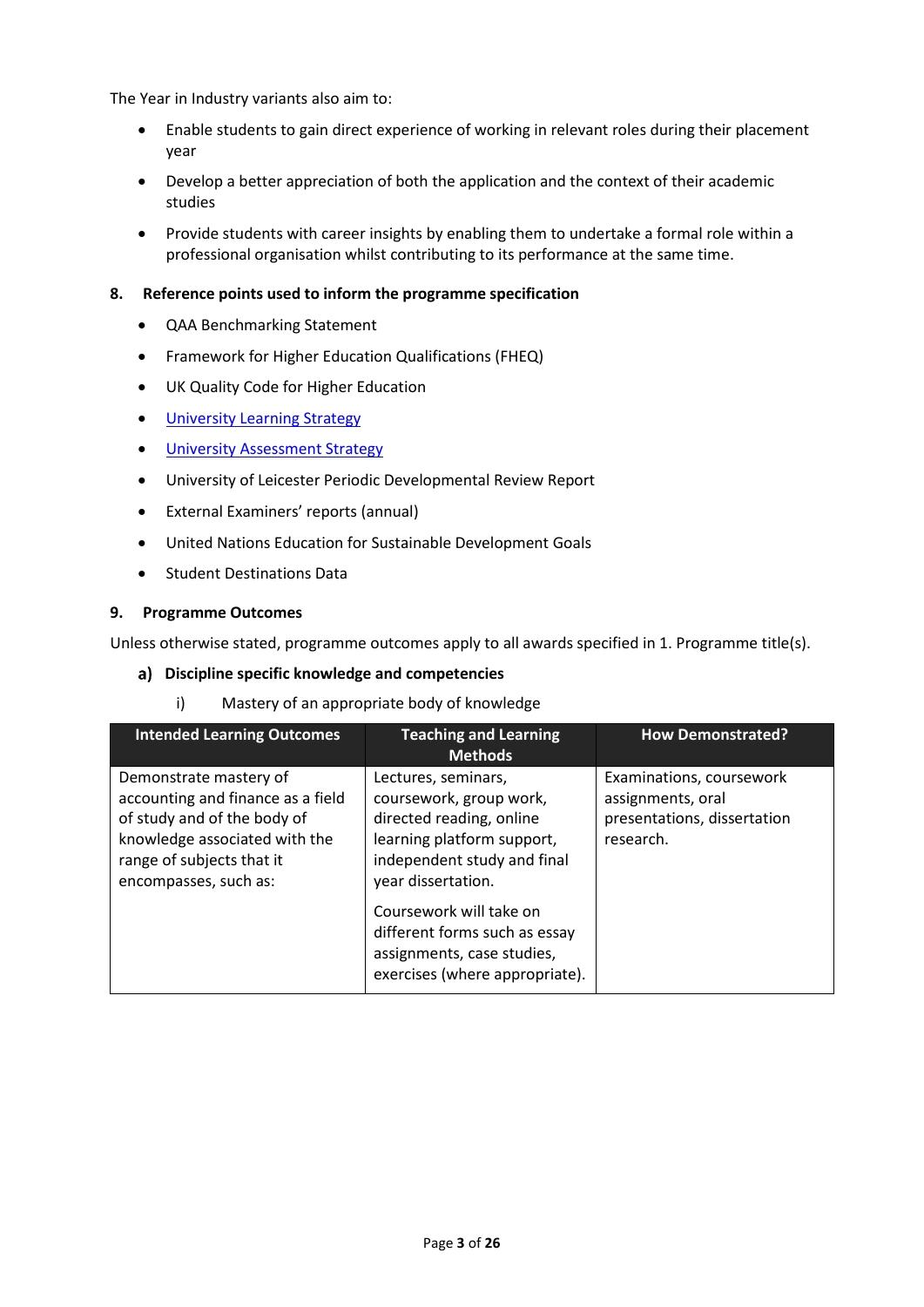| <b>Intended Learning Outcomes</b>                                                                      | <b>Teaching and Learning</b><br><b>Methods</b>                                                                                                                | <b>How Demonstrated?</b>                                                                  |
|--------------------------------------------------------------------------------------------------------|---------------------------------------------------------------------------------------------------------------------------------------------------------------|-------------------------------------------------------------------------------------------|
| Competency in management and<br>financial accounting                                                   | Lectures, seminars,<br>coursework, group work,<br>directed reading, online<br>learning platform support,<br>independent study and final<br>year dissertation. | Examinations, coursework<br>assignments, oral<br>presentations, dissertation<br>research. |
|                                                                                                        | Coursework will take on<br>different forms such as essay<br>assignments, case studies,<br>exercises (where appropriate).                                      |                                                                                           |
| Grounding in elementary<br>management, basic micro and<br>macroeconomics, and elementary<br>statistics | Lectures, seminars,<br>coursework, group work,<br>directed reading, online<br>learning platform support,<br>independent study and final<br>year dissertation. | Examinations, coursework<br>assignments, oral<br>presentations, dissertation<br>research. |
|                                                                                                        | Coursework will take on<br>different forms such as essay<br>assignments, case studies,<br>exercises (where appropriate).                                      |                                                                                           |
| Competency in advanced<br>accounting and control concepts                                              | Lectures, seminars,<br>coursework, group work,<br>directed reading, online<br>learning platform support,<br>independent study and final<br>year dissertation. | Examinations, coursework<br>assignments, oral<br>presentations, dissertation<br>research. |
|                                                                                                        | Coursework will take on<br>different forms such as essay<br>assignments, case studies,<br>exercises (where appropriate).                                      |                                                                                           |
| Competency in finance (e. g.<br>corporate finance; derivative<br>products, option pricing).            | Lectures, seminars,<br>coursework, group work,<br>directed reading, online<br>learning platform support,<br>independent study and final<br>year dissertation. | Examinations, coursework<br>assignments, oral<br>presentations, dissertation<br>research. |
|                                                                                                        | Coursework will take on<br>different forms such as essay<br>assignments, case studies,<br>exercises (where appropriate).                                      |                                                                                           |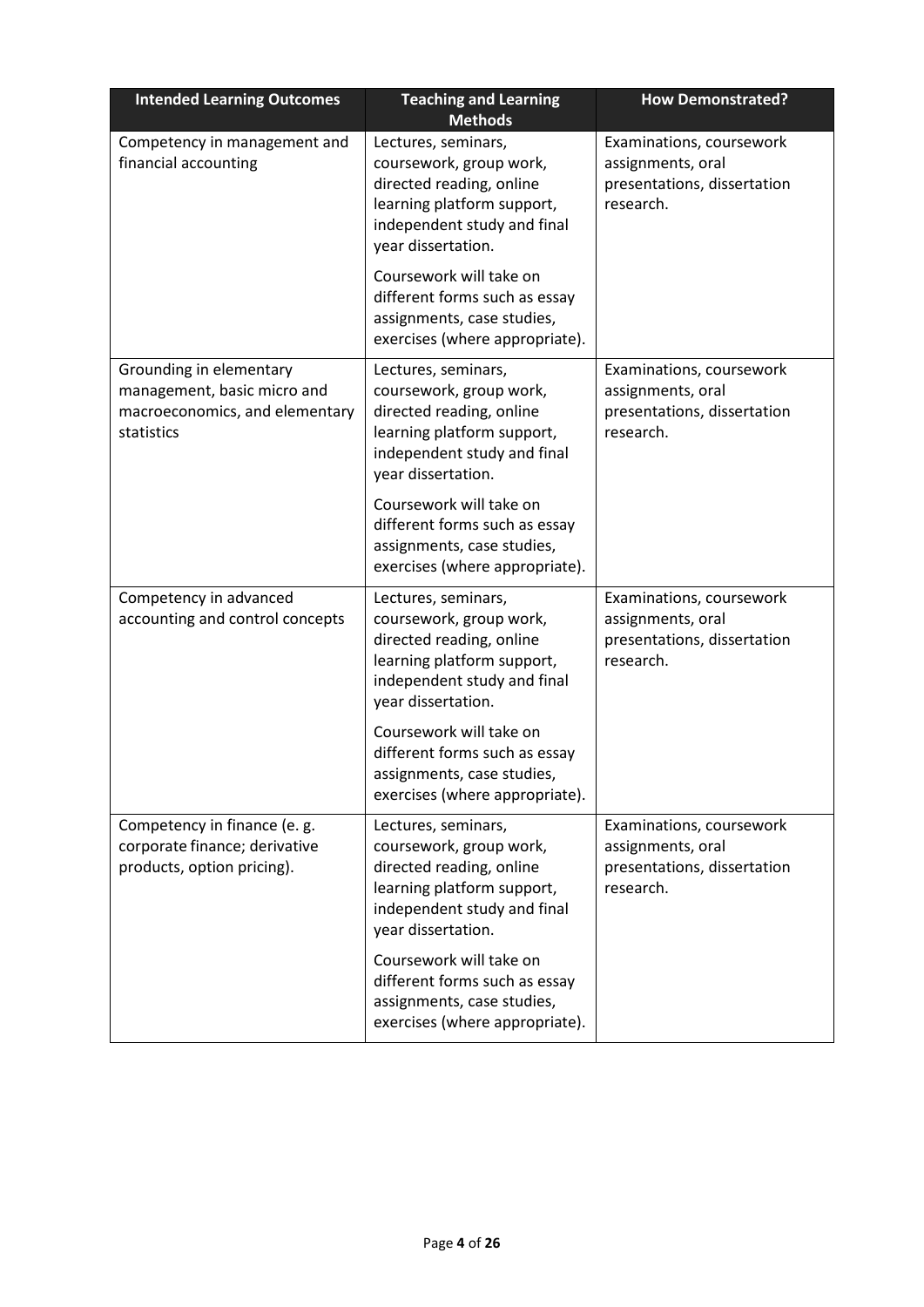| <b>Intended Learning Outcomes</b>                         | <b>Teaching and Learning</b><br><b>Methods</b>                                                                                                                                                                                                                                            | <b>How Demonstrated?</b>                                                                  |
|-----------------------------------------------------------|-------------------------------------------------------------------------------------------------------------------------------------------------------------------------------------------------------------------------------------------------------------------------------------------|-------------------------------------------------------------------------------------------|
| Knowledge of social studies in<br>accounting and finance. | Lectures, seminars,<br>coursework, group work,<br>directed reading, online<br>learning platform support,<br>independent study and final<br>year dissertation.<br>Coursework will take on<br>different forms such as essay<br>assignments, case studies,<br>exercises (where appropriate). | Examinations, coursework<br>assignments, oral<br>presentations, dissertation<br>research. |

# ii) Understanding and application of key concepts and techniques

| <b>Intended Learning</b><br><b>Outcomes</b>                                                                                                                                    | <b>Teaching and Learning Methods</b>                                                                                                                                                                                                                                                                                                                                                                                                                         | <b>How Demonstrated?</b>                                                                     |
|--------------------------------------------------------------------------------------------------------------------------------------------------------------------------------|--------------------------------------------------------------------------------------------------------------------------------------------------------------------------------------------------------------------------------------------------------------------------------------------------------------------------------------------------------------------------------------------------------------------------------------------------------------|----------------------------------------------------------------------------------------------|
| Demonstrate understanding<br>of principles and concepts,<br>and their limitations, of<br>accounting and finance<br>across the range of relevant<br>subject areas, for example: | Lectures, seminars, coursework,<br>group work, directed reading,<br>online learning platform support,<br>independent study and final year<br>dissertation.<br>Emphasis on essay assignments<br>and case analysis, where<br>students need to show deeper<br>understanding of financial<br>markets and where students<br>need to show an understanding<br>of accounting and related<br>practices in their organizational,<br>institutional and social context. | Examinations, coursework<br>assignments, oral presentations,<br>Dissertation research        |
| Ability to determine basic<br>principles of management<br>and financial accounting.                                                                                            | Lectures, seminars, coursework,<br>group work, directed reading,<br>online learning platform support,<br>independent study and final year<br>dissertation.<br>Emphasis on essay assignments<br>and case analysis, where<br>students need to show deeper<br>understanding of financial<br>markets and where students<br>need to show an understanding<br>of accounting and related<br>practices in their organizational,<br>institutional and social context. | Examinations, coursework<br>assignments, oral presentations,<br><b>Dissertation research</b> |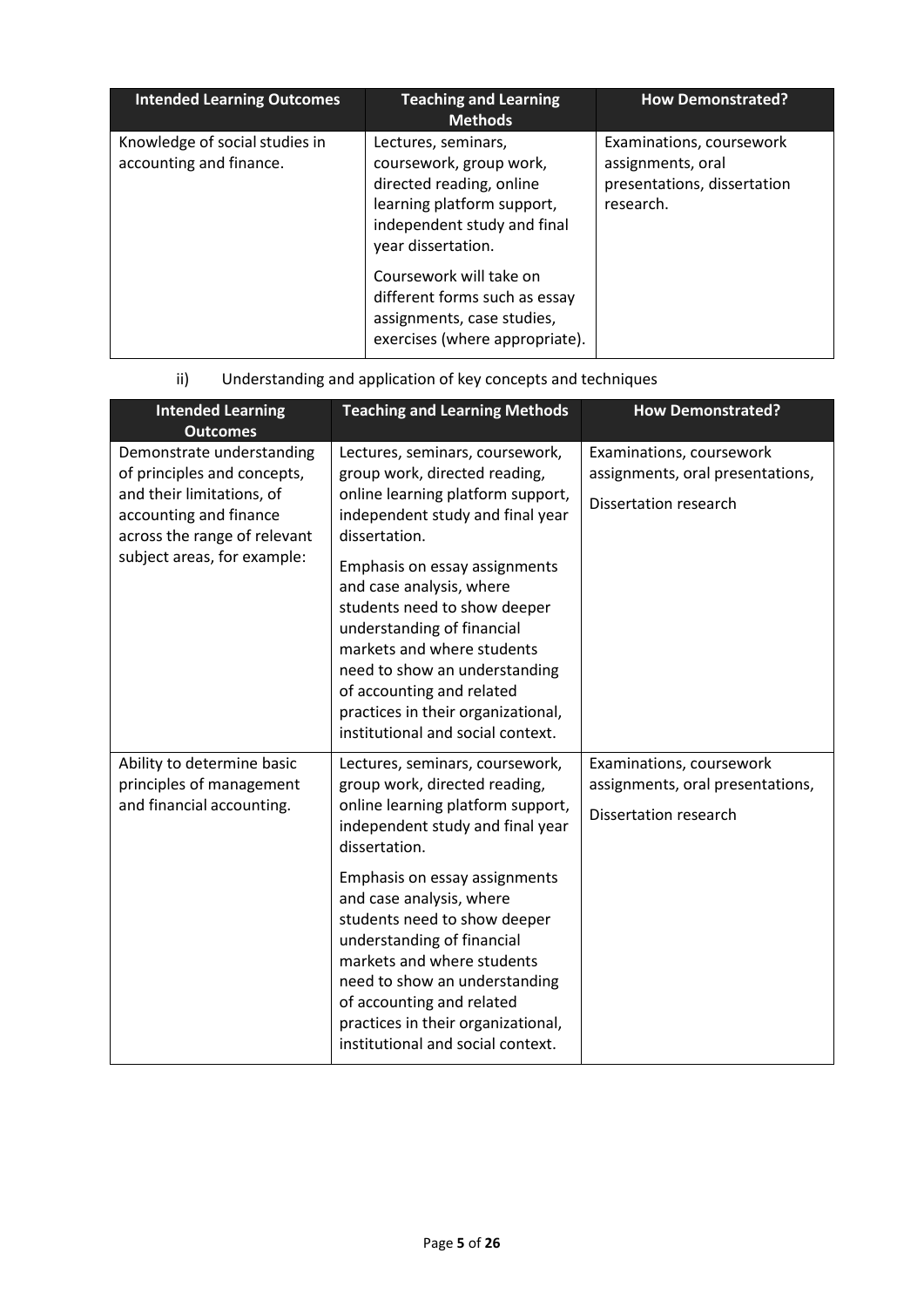| <b>Intended Learning</b><br><b>Outcomes</b>                                                                                             | <b>Teaching and Learning Methods</b>                                                                                                                                                                                                                                                           | <b>How Demonstrated?</b>                                                                     |
|-----------------------------------------------------------------------------------------------------------------------------------------|------------------------------------------------------------------------------------------------------------------------------------------------------------------------------------------------------------------------------------------------------------------------------------------------|----------------------------------------------------------------------------------------------|
| Ability to demonstrate<br>familiarity with basic micro<br>and macroeconomics; with<br>elementary management<br>concepts; and with basic | Lectures, seminars, coursework,<br>group work, directed reading,<br>online learning platform support,<br>independent study and final year<br>dissertation.                                                                                                                                     | Examinations, coursework<br>assignments, oral presentations,<br><b>Dissertation research</b> |
| statistical concepts.                                                                                                                   | Emphasis on essay assignments<br>and case analysis, where<br>students need to show deeper<br>understanding of financial<br>markets and where students<br>need to show an understanding<br>of accounting and related<br>practices in their organizational,<br>institutional and social context. |                                                                                              |
| Ability to demonstrate<br>knowledge of principles of<br>corporate finance, corporate<br>governance, and derivative<br>products.         | Lectures, seminars, coursework,<br>group work, directed reading,<br>online learning platform support,<br>independent study and final year<br>dissertation.                                                                                                                                     | Examinations, coursework<br>assignments, oral presentations,<br><b>Dissertation research</b> |
|                                                                                                                                         | Emphasis on essay assignments<br>and case analysis, where<br>students need to show deeper<br>understanding of financial<br>markets and where students<br>need to show an understanding<br>of accounting and related<br>practices in their organizational,<br>institutional and social context. |                                                                                              |
| Ability to demonstrate<br>knowledge of financial<br>reports analysis.                                                                   | Lectures, seminars, coursework,<br>group work, directed reading,<br>online learning platform support,<br>independent study and final year<br>dissertation.                                                                                                                                     | Examinations, coursework<br>assignments, oral presentations,<br>Dissertation research        |
|                                                                                                                                         | Emphasis on essay assignments<br>and case analysis, where<br>students need to show deeper<br>understanding of financial<br>markets and where students<br>need to show an understanding<br>of accounting and related<br>practices in their organizational,<br>institutional and social context. |                                                                                              |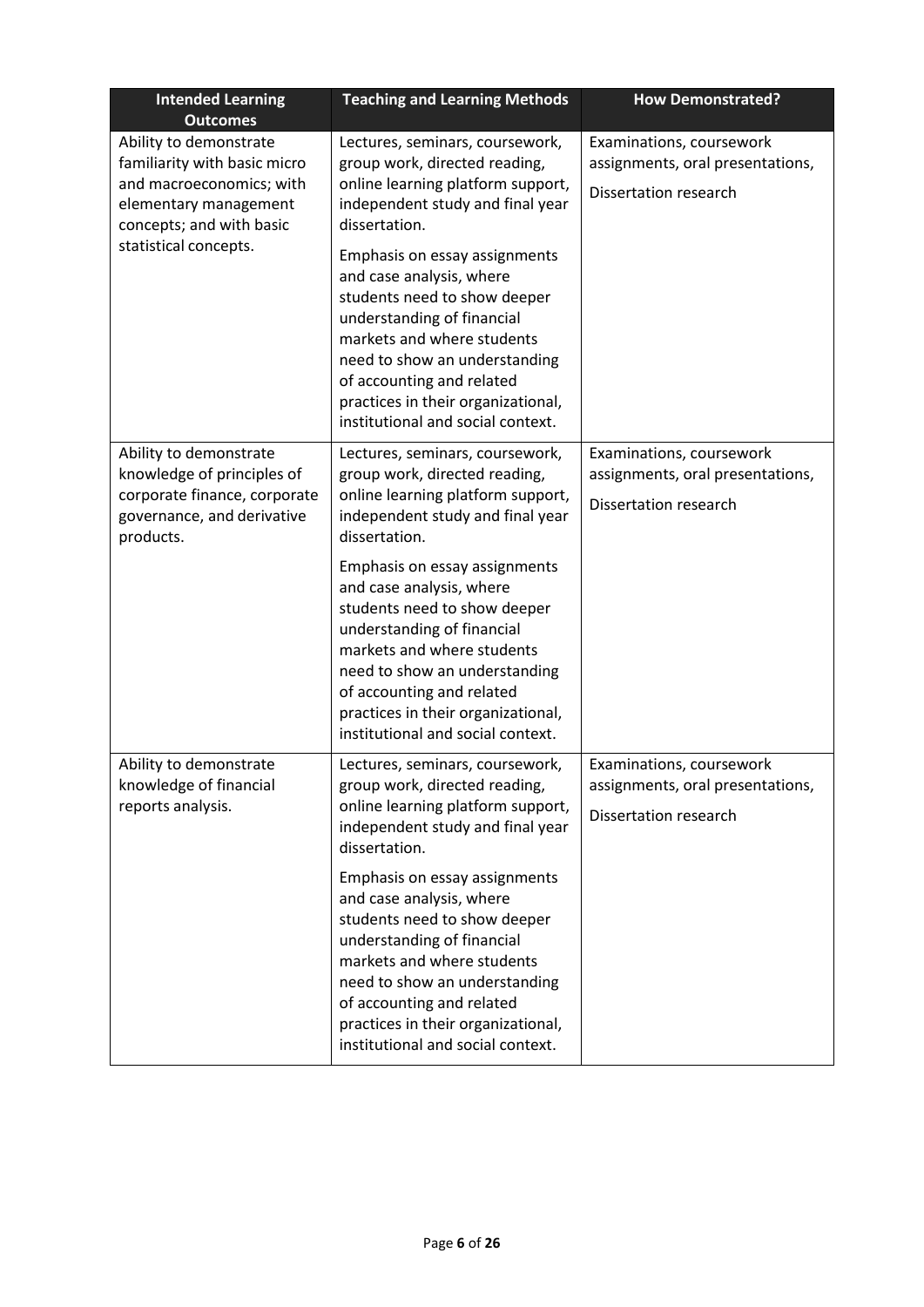| <b>Intended Learning</b><br><b>Outcomes</b>                                                                                                 | <b>Teaching and Learning Methods</b>                                                                                                                                                                                                                                                           | <b>How Demonstrated?</b>                                                                                                                                                                                                 |
|---------------------------------------------------------------------------------------------------------------------------------------------|------------------------------------------------------------------------------------------------------------------------------------------------------------------------------------------------------------------------------------------------------------------------------------------------|--------------------------------------------------------------------------------------------------------------------------------------------------------------------------------------------------------------------------|
| Ability to articulate a deeper<br>understanding of financial<br>markets.                                                                    | Lectures, seminars, coursework,<br>group work, directed reading,<br>online learning platform support,<br>independent study and final year<br>dissertation.                                                                                                                                     | Examinations, coursework<br>assignments, oral presentations,<br><b>Dissertation research</b>                                                                                                                             |
|                                                                                                                                             | Emphasis on essay assignments<br>and case analysis, where<br>students need to show deeper<br>understanding of financial<br>markets and where students<br>need to show an understanding<br>of accounting and related<br>practices in their organizational,<br>institutional and social context. |                                                                                                                                                                                                                          |
| Ability to critically analyse<br>issues which relate to<br>regulation and accounting in<br>its organizational and<br>institutional context. | Lectures, seminars, coursework,<br>group work, directed reading,<br>online learning platform support,<br>independent study and final year<br>dissertation.                                                                                                                                     | Examinations, coursework<br>assignments, oral presentations,<br><b>Dissertation research</b>                                                                                                                             |
|                                                                                                                                             | Emphasis on essay assignments<br>and case analysis, where<br>students need to show deeper<br>understanding of financial<br>markets and where students<br>need to show an understanding<br>of accounting and related<br>practices in their organizational,<br>institutional and social context. |                                                                                                                                                                                                                          |
| Real world application of<br>theory and concepts practice                                                                                   | Year in Industry only                                                                                                                                                                                                                                                                          | Completion of weekly learning<br>log recording skills development,<br>major achievements, key areas of<br>work, learning points and<br>challenges overcome.                                                              |
|                                                                                                                                             |                                                                                                                                                                                                                                                                                                | Reflective essay which is formally<br>assessed on pass or fail basis. This<br>assesses the depth of reflection,<br>review of skill development and<br>areas of strength, links between<br>practice, theory and concepts. |
|                                                                                                                                             |                                                                                                                                                                                                                                                                                                | Formative feedback via Personal<br>Tutor at 4 points during the year.                                                                                                                                                    |
|                                                                                                                                             |                                                                                                                                                                                                                                                                                                | Formative feedback from<br>employer regarding reflection on<br>skills development, areas of<br>strength and weakness and<br>contribution to the workplace.                                                               |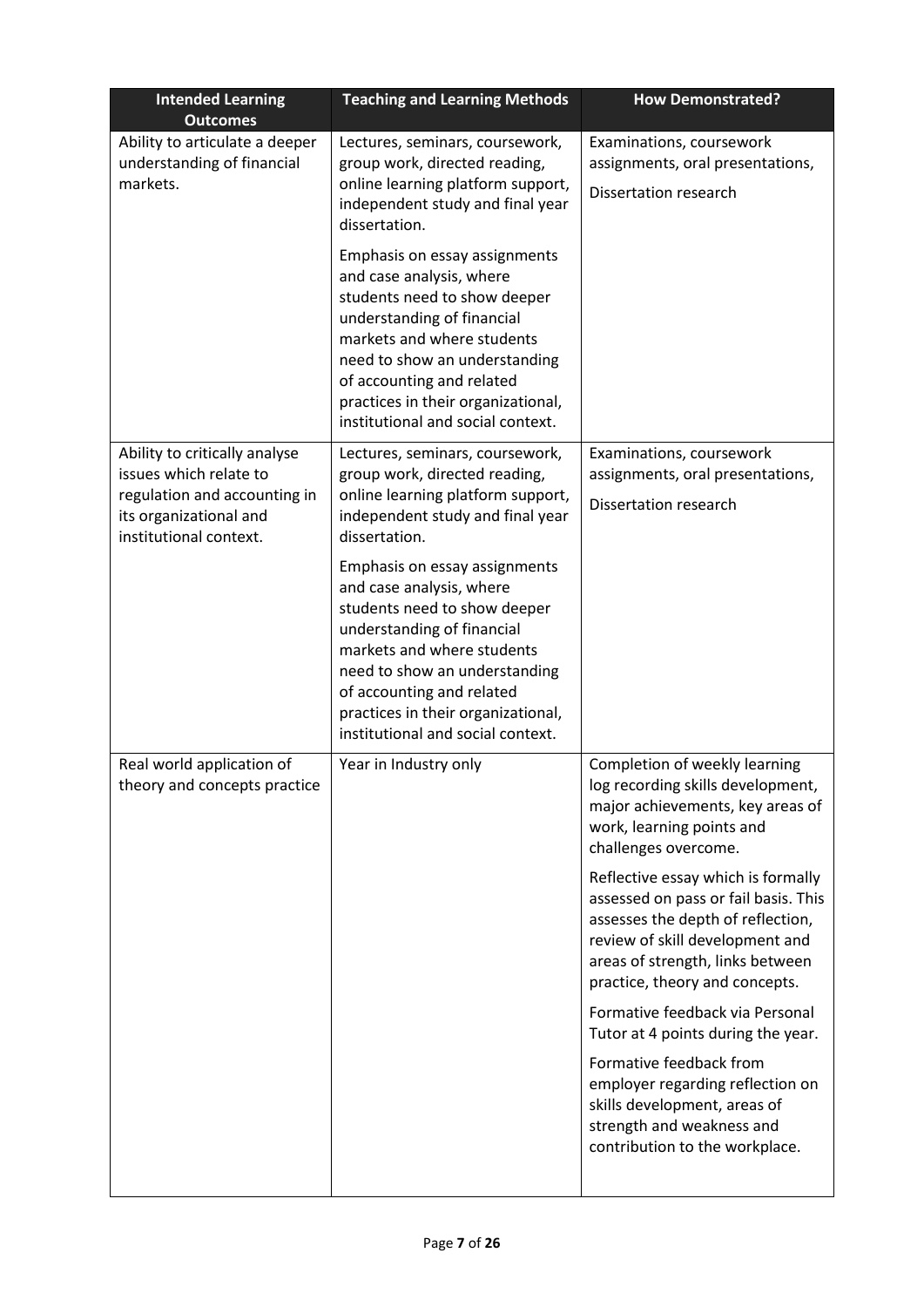iii) Critical analysis of key issues

| <b>Intended Learning</b><br><b>Outcomes</b>                          | <b>Teaching and Learning Methods</b>                                                                  | <b>How Demonstrated?</b>                                     |
|----------------------------------------------------------------------|-------------------------------------------------------------------------------------------------------|--------------------------------------------------------------|
| Ability to apply<br>understanding of concepts<br>and techniques with | Lectures, seminars, coursework,<br>group work, directed reading,<br>online learning platform support, | Examinations, coursework<br>assignments, oral presentations, |
| independence, rigour and<br>reflexivity, for example:                | independent study and final year<br>dissertation.                                                     | Dissertation research                                        |
| Critical analysis of the<br>functioning of financial<br>markets      | Lectures, seminars, coursework,<br>group work, directed reading,<br>online learning platform support, | Examinations, coursework<br>assignments, oral presentations, |
|                                                                      | independent study and final year<br>dissertation.                                                     | Dissertation research                                        |
| Critical analysis of issues<br>relating to corporate                 | Lectures, seminars, coursework,<br>group work, directed reading,                                      | Examinations, coursework<br>assignments, oral presentations, |
| governance                                                           | online learning platform support,<br>independent study and final year<br>dissertation.                | Dissertation research                                        |
| Critical analysis of<br>accounting regulation and                    | Lectures, seminars, coursework,<br>group work, directed reading,                                      | Examinations, coursework<br>assignments, oral presentations, |
| management control                                                   | online learning platform support,<br>independent study and final year<br>dissertation.                | Dissertation research                                        |
| Critical analysis of theoretical<br>aspects of accounting and        | Lectures, seminars, coursework,<br>group work, directed reading,                                      | Examinations, coursework<br>assignments, oral presentations, |
| control                                                              | online learning platform support,<br>independent study and final year<br>dissertation.                | Dissertation research                                        |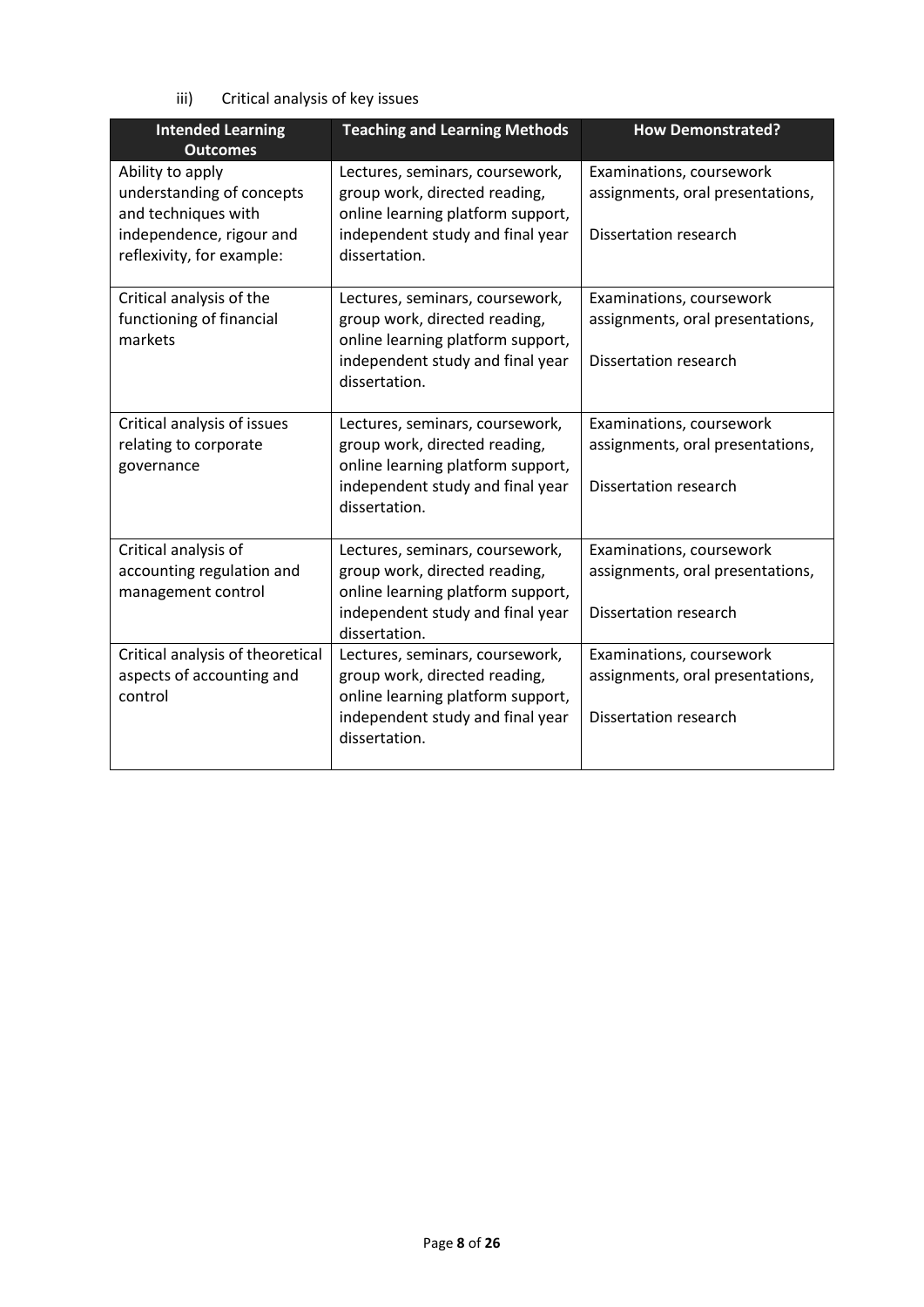| <b>Intended Learning</b><br><b>Outcomes</b> | <b>Teaching and Learning Methods</b> | <b>How Demonstrated?</b>                                                                                                                                                                                                    |
|---------------------------------------------|--------------------------------------|-----------------------------------------------------------------------------------------------------------------------------------------------------------------------------------------------------------------------------|
| Critical analysis<br>contemporary practice  | Year in Industry only                | Completion of weekly learning<br>log recording skills development,<br>major achievements, key areas of<br>work, learning points and<br>challenges overcome.                                                                 |
|                                             |                                      | Reflective essay which is<br>formally assessed on pass or<br>fail basis. This assesses the<br>depth of reflection, review of<br>skill development and areas of<br>strength, links between<br>practice, theory and concepts. |
|                                             |                                      | Formative feedback via Personal<br>Tutor at 4 points during the<br>year.                                                                                                                                                    |
|                                             |                                      | Formative feedback from<br>employer regarding reflection on<br>skills development, areas of<br>strength and weakness and<br>contribution to the workplace.                                                                  |

# iv) Clear and concise presentation of material

| <b>Intended Learning</b>                                                                                                                                                                                                        | <b>Teaching and Learning Methods</b>                                                                                                                       | <b>How Demonstrated?</b>                                                              |
|---------------------------------------------------------------------------------------------------------------------------------------------------------------------------------------------------------------------------------|------------------------------------------------------------------------------------------------------------------------------------------------------------|---------------------------------------------------------------------------------------|
| <b>Outcomes</b>                                                                                                                                                                                                                 |                                                                                                                                                            |                                                                                       |
| Ability to use a variety of<br>written and oral formats to<br>present issues and<br>arguments related to<br>accounting finance.                                                                                                 | Lectures, seminars, coursework,<br>group work, directed reading,<br>online learning platform support,<br>independent study and final year<br>dissertation. | Examinations, coursework<br>assignments, oral presentations,<br>Dissertation research |
| Ability to organize and<br>present material in a way<br>that it meets appropriate<br>professional standards<br>including structure, reflective<br>content, clarity, succinctness<br>and comprehensive response<br>to questions. | Lectures, seminars, coursework,<br>group work, directed reading,<br>online learning platform support,<br>independent study and final year<br>dissertation. | Examinations, coursework<br>assignments, oral presentations,<br>Dissertation research |
| Ability to distinguish<br>between relevant and non-<br>relevant material                                                                                                                                                        | Lectures, seminars, coursework,<br>group work, directed reading,<br>online learning platform support,<br>independent study and final year<br>dissertation. | Examinations, coursework<br>assignments, oral presentations,<br>Dissertation research |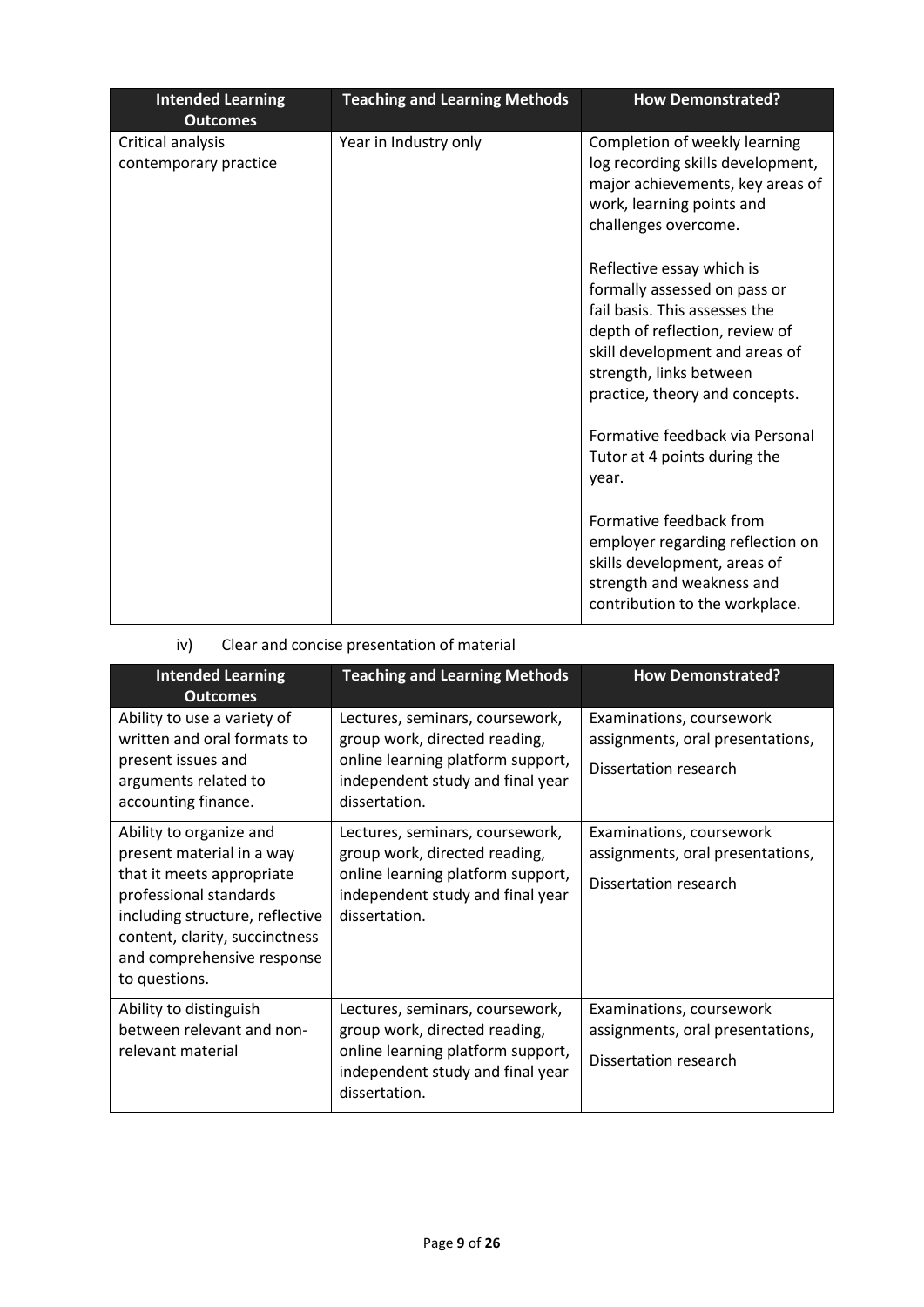| <b>Intended Learning</b><br><b>Outcomes</b>                                                                                                                        | <b>Teaching and Learning Methods</b> | <b>How Demonstrated?</b>                                                                                                                                                                                                 |
|--------------------------------------------------------------------------------------------------------------------------------------------------------------------|--------------------------------------|--------------------------------------------------------------------------------------------------------------------------------------------------------------------------------------------------------------------------|
| Ability to present both orally<br>and in writing to colleagues<br>and mangers, meeting<br>appropriate professional<br>standards including<br>structure, reflective | Year in Industry only                | Completion of weekly learning<br>log recording skills development,<br>major achievements, key areas of<br>work, learning points and<br>challenges overcome.                                                              |
| content, clarity, succinctness<br>and comprehensive response<br>to questions.                                                                                      |                                      | Reflective essay which is formally<br>assessed on pass or fail basis. This<br>assesses the depth of reflection,<br>review of skill development and<br>areas of strength, links between<br>practice, theory and concepts. |
|                                                                                                                                                                    |                                      | Formative feedback via Personal<br>Tutor at 4 points during the year.                                                                                                                                                    |
|                                                                                                                                                                    |                                      | Formative feedback from<br>employer regarding reflection on<br>skills development, areas of<br>strength and weakness and                                                                                                 |
|                                                                                                                                                                    |                                      | contribution to the workplace.                                                                                                                                                                                           |

v) Critical appraisal of evidence with appropriate insight

| <b>Intended Learning</b><br><b>Outcomes</b>                                                                                                                      | <b>Teaching and Learning Methods</b>                                                                                                                     | <b>How Demonstrated?</b>                                                              |
|------------------------------------------------------------------------------------------------------------------------------------------------------------------|----------------------------------------------------------------------------------------------------------------------------------------------------------|---------------------------------------------------------------------------------------|
| Ability to read, analyse and<br>reflect critically upon<br>accounting and finance texts<br>and other sources of<br>materials, both theoretical<br>and empirical. | Lectures, seminars, coursework,<br>group work, guided reading,<br>online learning platform support,<br>independent study and final year<br>dissertation. | Examinations, coursework<br>assignments, oral presentations,<br>Dissertation research |
| Ability to demonstrate the<br>deeper reasons for the<br>existence of markets.                                                                                    | Lectures, seminars, coursework,<br>group work, guided reading,<br>online learning platform support,<br>independent study and final year<br>dissertation. | Examinations, coursework<br>assignments, oral presentations,<br>Dissertation research |
| Ability to apply an<br>accounting based analysis to<br>issues in organisations.                                                                                  | Lectures, seminars, coursework,<br>group work, guided reading,<br>online learning platform support,<br>independent study and final year<br>dissertation. | Examinations, coursework<br>assignments, oral presentations,<br>Dissertation research |

# vi) Other discipline specific competencies

| <b>Teaching and Learning Methods</b> | <b>How Demonstrated?</b> |
|--------------------------------------|--------------------------|
|                                      |                          |
| Supervision and final year           | Dissertation research    |
| dissertation                         |                          |
|                                      |                          |
|                                      |                          |
|                                      |                          |
|                                      |                          |
|                                      |                          |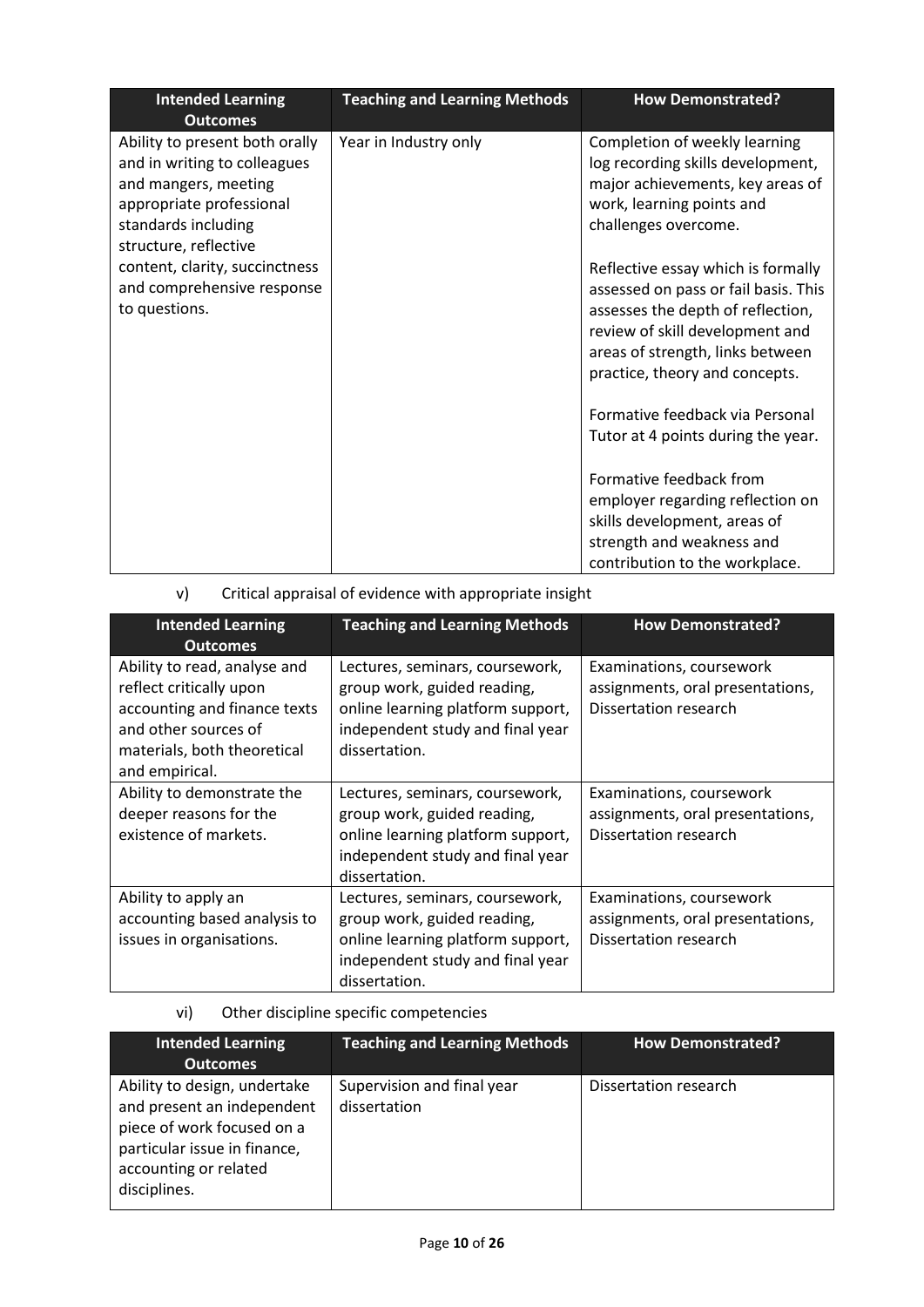### **b)** Transferable skills

i) Oral communication

| <b>Intended Learning</b><br><b>Outcomes</b>                                                                     | <b>Teaching and Learning Methods</b>                                              | <b>How Demonstrated?</b>                                                                                                                                                                                                                                                                                                                                                                                                                                                                                                                                                                                                          |
|-----------------------------------------------------------------------------------------------------------------|-----------------------------------------------------------------------------------|-----------------------------------------------------------------------------------------------------------------------------------------------------------------------------------------------------------------------------------------------------------------------------------------------------------------------------------------------------------------------------------------------------------------------------------------------------------------------------------------------------------------------------------------------------------------------------------------------------------------------------------|
| Ability to make oral<br>presentations and to<br>respond effectively to<br>questions.                            | Seminars, group-solving<br>exercises, case studies,<br>presentation, dissertation | Oral presentations                                                                                                                                                                                                                                                                                                                                                                                                                                                                                                                                                                                                                |
| Ability to participate<br>effectively in group<br>discussions with other<br>students, tutors and<br>supervisor. | Seminars, group-solving<br>exercises, case studies,<br>presentation, dissertation | Oral presentations                                                                                                                                                                                                                                                                                                                                                                                                                                                                                                                                                                                                                |
| Ability to make oral<br>presentations and to<br>respond effectively to<br>questions during placement<br>year    | Year in Industry only                                                             | Completion of weekly learning<br>log recording skills development,<br>major achievements, key areas of<br>work, learning points and<br>challenges overcome.<br>Reflective essay which is<br>formally assessed on pass or<br>fail basis. This assesses the<br>depth of reflection, review of<br>skill development and areas of<br>strength, links between<br>practice, theory and concepts.<br>Formative feedback via Personal<br>Tutor at 4 points during the<br>year. Formative feedback from<br>employer regarding reflection<br>on skills development, areas of<br>strength and weakness and<br>contribution to the workplace. |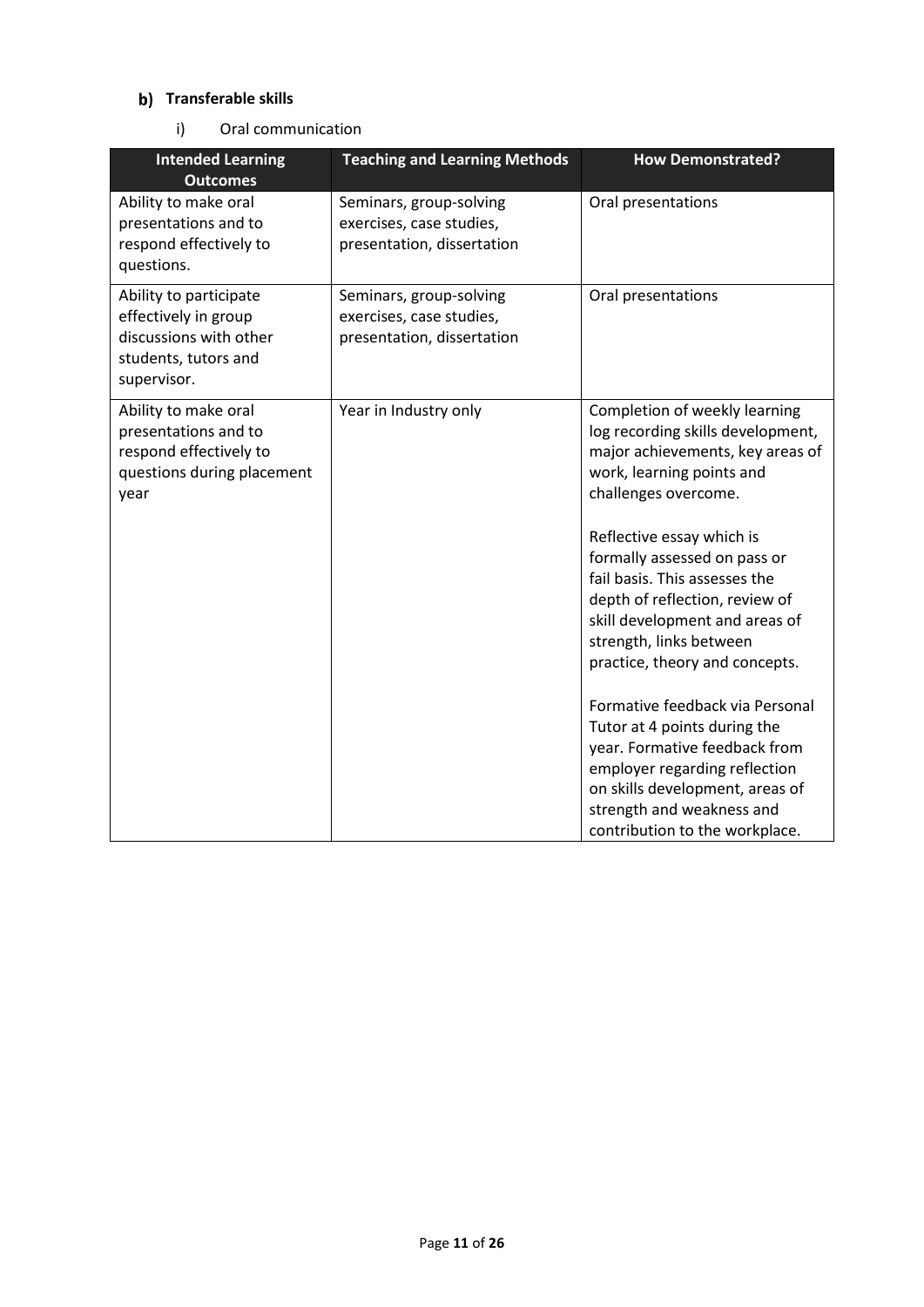| <b>Intended Learning</b><br><b>Outcomes</b>                                                                             | <b>Teaching and Learning Methods</b> | <b>How Demonstrated?</b>                                                                                                                                                                                                            |
|-------------------------------------------------------------------------------------------------------------------------|--------------------------------------|-------------------------------------------------------------------------------------------------------------------------------------------------------------------------------------------------------------------------------------|
| Ability to participate<br>effectively in group<br>discussions with managers<br>and colleagues during<br>placement year. | Year in Industry only                | Completion of weekly learning<br>log recording skills development,<br>major achievements, key areas of<br>work, learning points and<br>challenges overcome.                                                                         |
|                                                                                                                         |                                      | Reflective essay which is<br>formally assessed on pass or<br>fail basis. This assesses the<br>depth of reflection, review of<br>skill development and areas of<br>strength, links between<br>practice, theory and concepts.         |
|                                                                                                                         |                                      | Formative feedback via Personal<br>Tutor at 4 points during the<br>year. Formative feedback from<br>employer regarding reflection on<br>skills development, areas of<br>strength and weakness and<br>contribution to the workplace. |

### ii) Written communication

| <b>Intended Learning</b><br><b>Outcomes</b>                                                                           | <b>Teaching and Learning Methods</b> | <b>How Demonstrated?</b>                              |
|-----------------------------------------------------------------------------------------------------------------------|--------------------------------------|-------------------------------------------------------|
| Ability to use language in a<br>written format in a manner<br>appropriate for academic<br>audiences.                  | Seminars, independent research       | Examinations, coursework<br>assignments, dissertation |
| Ability to be clear, fluent and<br>coherent in written<br>expression of accounting and<br>finance issues and debates. | Seminars, independent research       | Examinations, coursework<br>assignments, dissertation |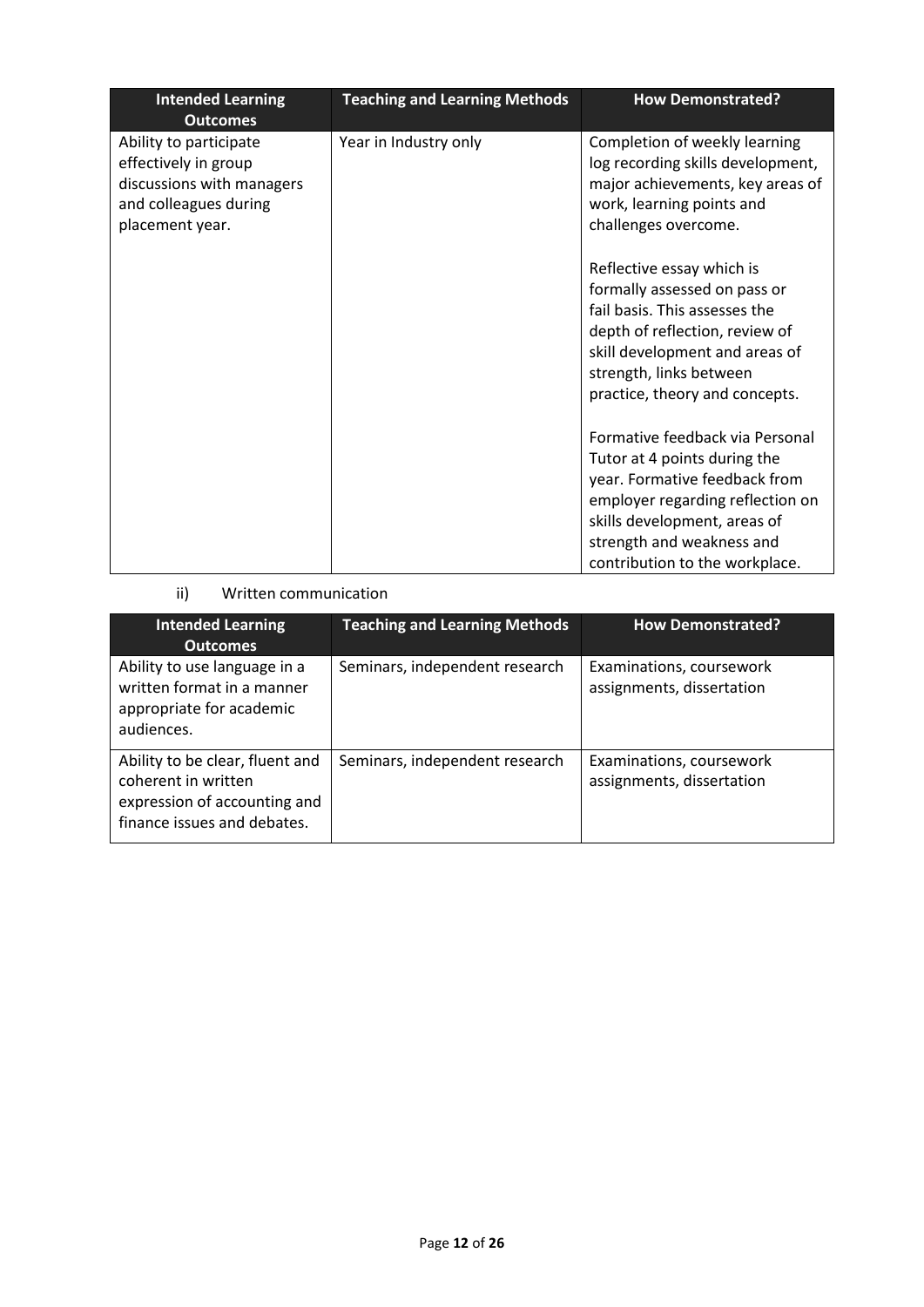| <b>Intended Learning</b><br><b>Outcomes</b>                                                                                 | <b>Teaching and Learning Methods</b> | <b>How Demonstrated?</b>                                                                                                                                                                                                    |
|-----------------------------------------------------------------------------------------------------------------------------|--------------------------------------|-----------------------------------------------------------------------------------------------------------------------------------------------------------------------------------------------------------------------------|
| Ability to be clear, fluent and<br>coherent in written<br>expression in a professional<br>context during placement<br>year. | Year in Industry only                | Completion of weekly learning<br>log recording skills development,<br>major achievements, key areas<br>of work, learning points and<br>challenges overcome.                                                                 |
|                                                                                                                             |                                      | Reflective essay which is<br>formally assessed on pass or<br>fail basis. This assesses the<br>depth of reflection, review of<br>skill development and areas of<br>strength, links between<br>practice, theory and concepts. |
|                                                                                                                             |                                      | Formative feedback via<br>Personal Tutor at 4 points<br>during the year.                                                                                                                                                    |
|                                                                                                                             |                                      | Formative feedback from<br>employer regarding reflection<br>on skills development, areas of<br>strength and weakness and<br>contribution to the workplace.                                                                  |

# iii) Information technology

| <b>Intended Learning</b><br><b>Outcomes</b>                                                                                                                                                                        | <b>Teaching and Learning Methods</b>                             | How Demonstrated?                                |
|--------------------------------------------------------------------------------------------------------------------------------------------------------------------------------------------------------------------|------------------------------------------------------------------|--------------------------------------------------|
| Ability to source, analyse and<br>present materials clearly and<br>effectively using appropriate<br>IT resources, including but<br>not limited to databases,<br>online learning platforms,<br>search engines, etc. | Lectures, practical classes, group<br>work, independent research | Oral presentations, dissertation;<br>coursework. |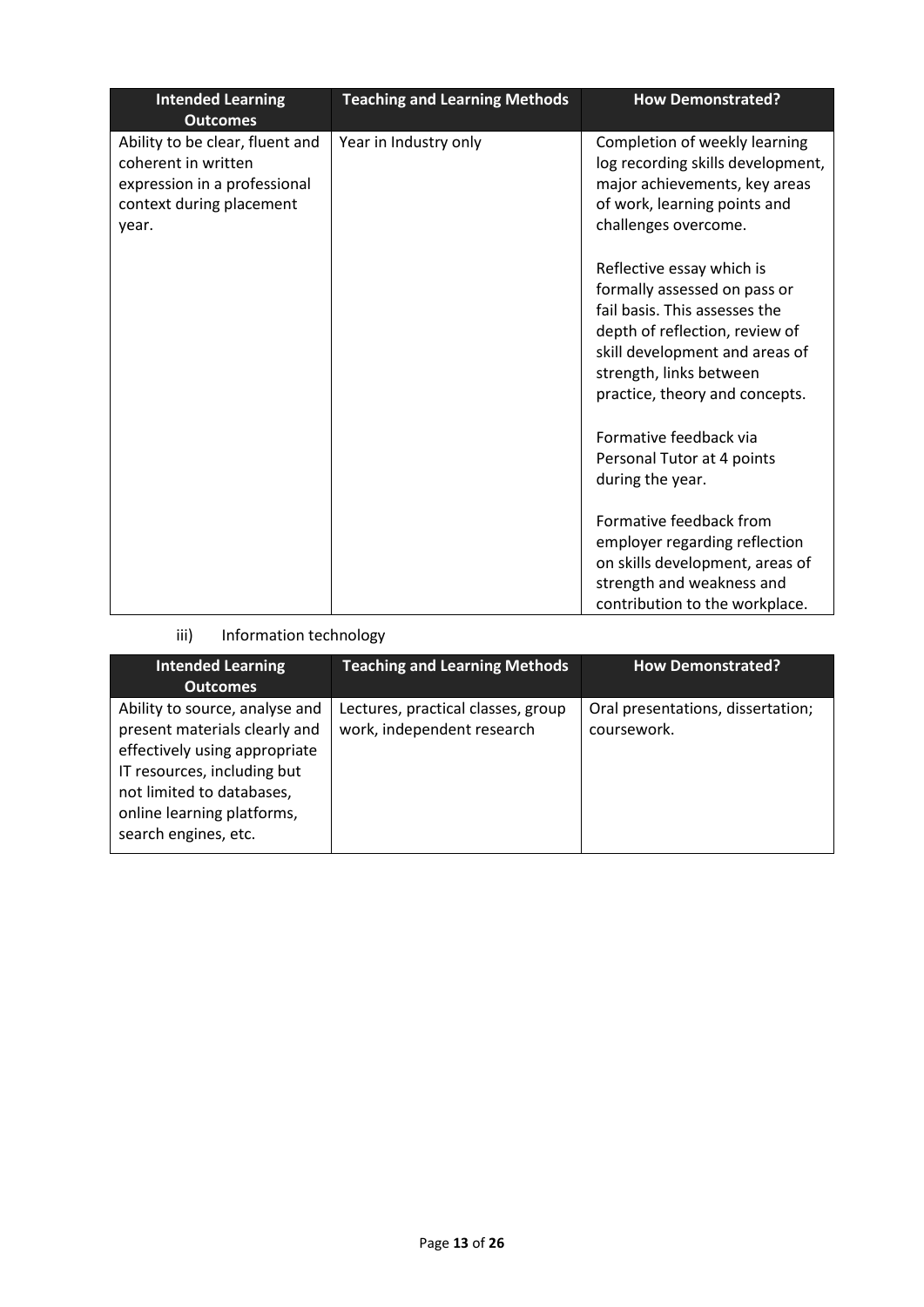| <b>Intended Learning</b><br><b>Outcomes</b>                                                                                                    | <b>Teaching and Learning Methods</b> | <b>How Demonstrated?</b>                                                                                                                                                                                                            |
|------------------------------------------------------------------------------------------------------------------------------------------------|--------------------------------------|-------------------------------------------------------------------------------------------------------------------------------------------------------------------------------------------------------------------------------------|
| Ability to source, analyse and<br>present materials clearly and<br>effectively using appropriate<br>IT resources in a professional<br>context. | Year in Industry only                | Completion of weekly learning<br>log recording skills development,<br>major achievements, key areas of<br>work, learning points and<br>challenges overcome.                                                                         |
|                                                                                                                                                |                                      | Reflective essay which is formally<br>assessed on pass or fail basis. This<br>assesses the depth of reflection,<br>review of skill development and<br>areas of strength, links between<br>practice, theory and concepts.            |
|                                                                                                                                                |                                      | Formative feedback via Personal<br>Tutor at 4 points during the<br>year. Formative feedback from<br>employer regarding reflection on<br>skills development, areas of<br>strength and weakness and<br>contribution to the workplace. |

# iv) Numeracy

| <b>Intended Learning</b><br><b>Outcomes</b>                                             | <b>Teaching and Learning Methods</b>                                                                                  | <b>How Demonstrated?</b>                  |
|-----------------------------------------------------------------------------------------|-----------------------------------------------------------------------------------------------------------------------|-------------------------------------------|
| Ability to construct, analyse<br>and interpret quantitative<br>data including accounts. | Lectures, seminars, practical<br>classes, group work, independent<br>research                                         | Examination; coursework;<br>dissertation. |
|                                                                                         | Additional math support will be<br>provided for first-year students<br>who do not have A level math or<br>equivalent. |                                           |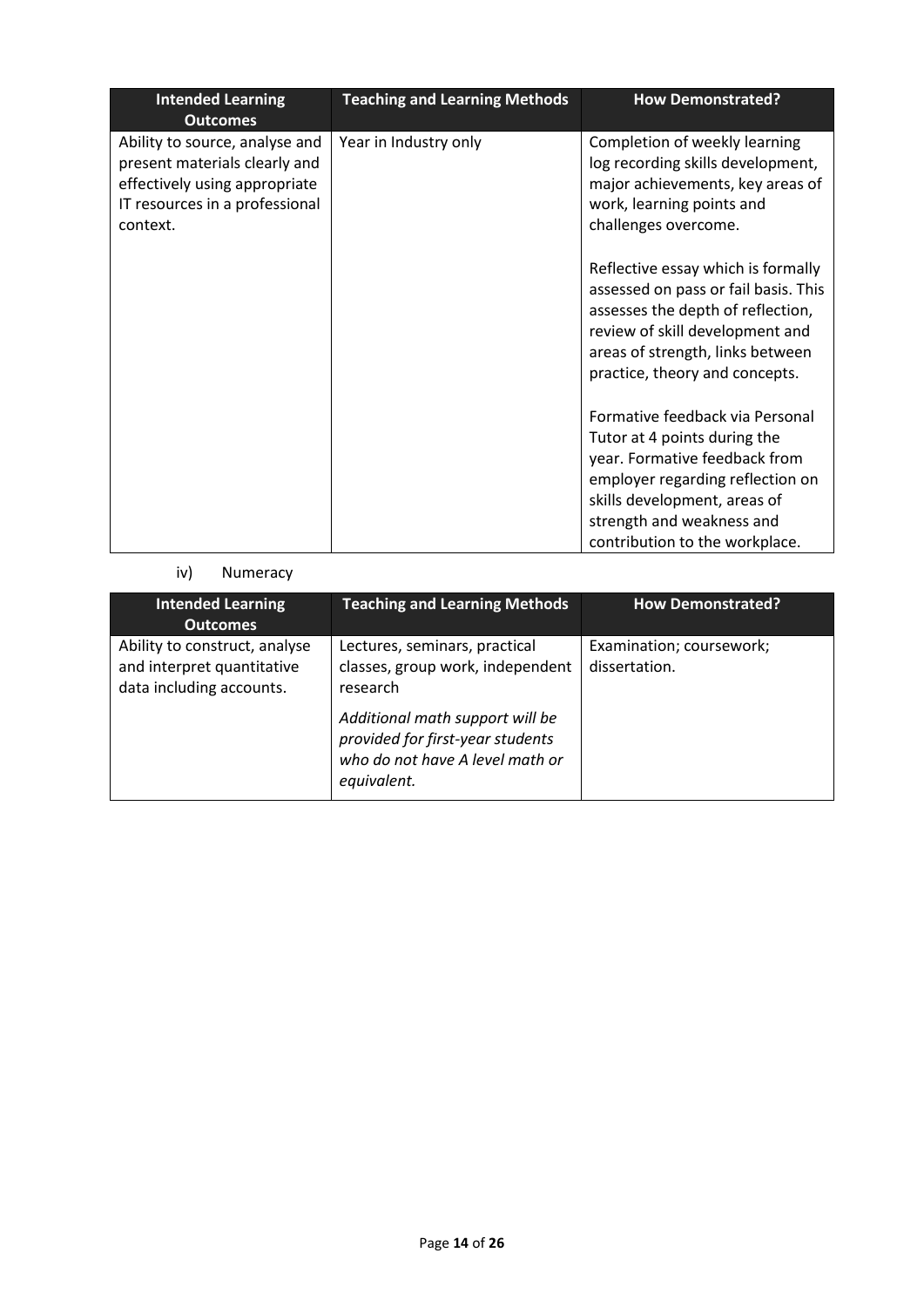| <b>Intended Learning</b><br><b>Outcomes</b>                                                                             | <b>Teaching and Learning Methods</b> | <b>How Demonstrated?</b>                                                                                                                                                                                                 |
|-------------------------------------------------------------------------------------------------------------------------|--------------------------------------|--------------------------------------------------------------------------------------------------------------------------------------------------------------------------------------------------------------------------|
| Ability to<br>construct, analyse and<br>interpret quantitative data<br>including accounts, in a<br>professional context | Year in Industry only                | Completion of weekly learning<br>log recording skills development,<br>major achievements, key areas of<br>work, learning points and<br>challenges overcome.                                                              |
|                                                                                                                         |                                      | Reflective essay which is formally<br>assessed on pass or fail basis. This<br>assesses the depth of reflection,<br>review of skill development and<br>areas of strength, links between<br>practice, theory and concepts. |
|                                                                                                                         |                                      | Formative feedback via Personal<br>Tutor at 4 points during the year.<br>Formative feedback from<br>employer regarding reflection on                                                                                     |
|                                                                                                                         |                                      | skills development, areas of<br>strength and weakness and<br>contribution to the workplace.                                                                                                                              |

### v) Team working

| <b>Intended Learning</b><br><b>Outcomes</b>                                   | <b>Teaching and Learning Methods</b>                                                                          | <b>How Demonstrated?</b> |
|-------------------------------------------------------------------------------|---------------------------------------------------------------------------------------------------------------|--------------------------|
| Ability to work collaborative,<br>effectively, and responsible<br>in groups.  | Tutorials, group problem-solving<br>exercises, case studies and<br>presentations, self-directed<br>group work | Group assignments        |
| Ability to contribute and<br>comment on ideas when<br>involved in group work. | Tutorials, group problem-solving<br>exercises, case studies and<br>presentations, self-directed<br>group work | Group assignments        |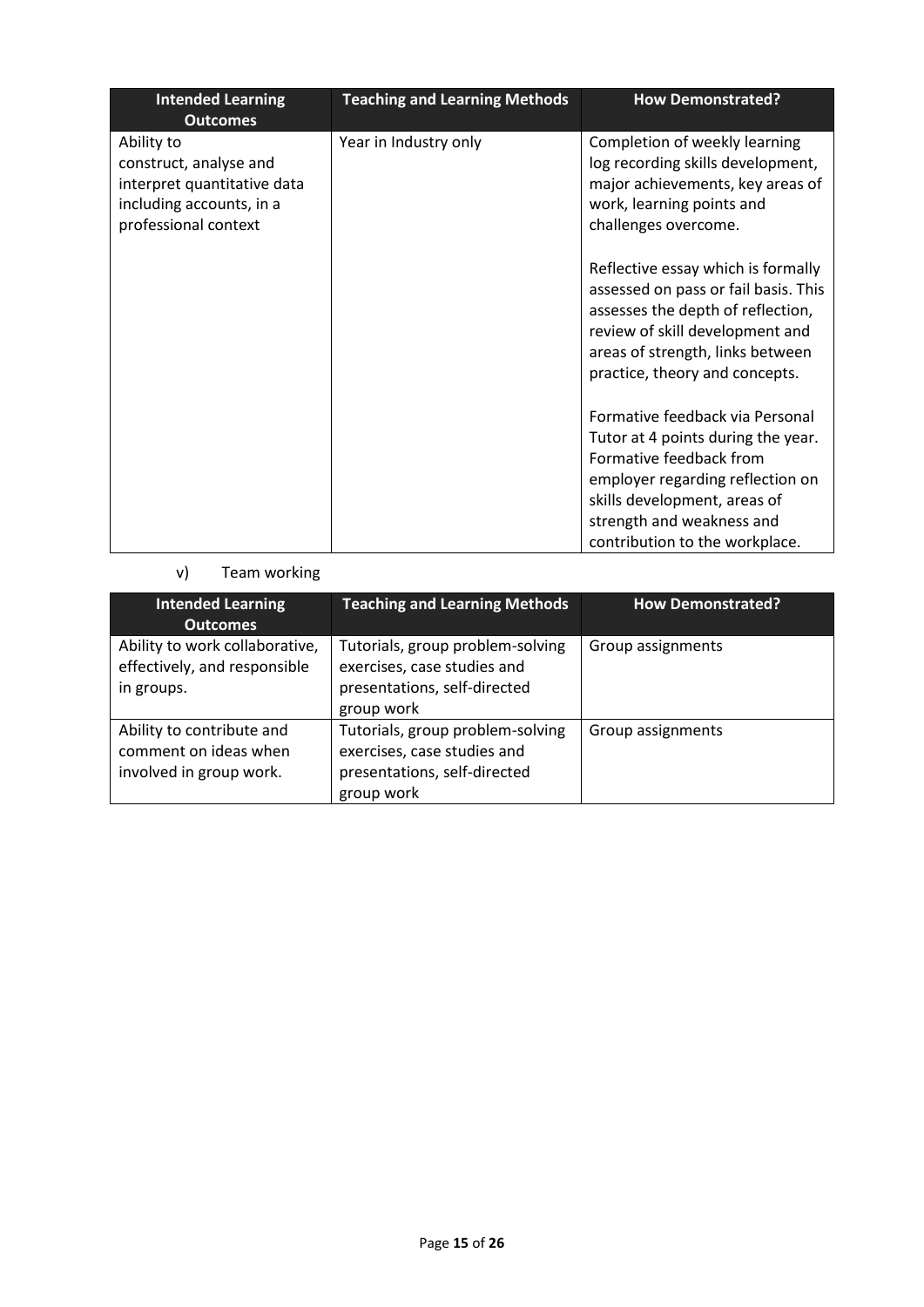| <b>Intended Learning</b><br><b>Outcomes</b>                                                                                                                      | <b>Teaching and Learning Methods</b> | <b>How Demonstrated?</b>                                                                                                                                                                                                            |
|------------------------------------------------------------------------------------------------------------------------------------------------------------------|--------------------------------------|-------------------------------------------------------------------------------------------------------------------------------------------------------------------------------------------------------------------------------------|
| Ability to work well in<br>groups, to draw<br>appropriately on others'<br>knowledge and expertise and<br>to contribute and comment<br>on ideas during group work | Year in Industry only                | Completion of weekly learning<br>log recording skills development,<br>major achievements, key areas of<br>work, learning points and<br>challenges overcome.                                                                         |
| in a professional context                                                                                                                                        |                                      | Reflective essay which is formally<br>assessed on pass or fail basis. This<br>assesses the depth of reflection,<br>review of skill development and<br>areas of strength, links between<br>practice, theory and concepts.            |
|                                                                                                                                                                  |                                      | Formative feedback via Personal<br>Tutor at 4 points during the<br>year. Formative feedback from<br>employer regarding reflection on<br>skills development, areas of<br>strength and weakness and<br>contribution to the workplace. |

### vi) Problem solving

| <b>Intended Learning</b><br><b>Outcomes</b>                                                                                              | <b>Teaching and Learning Methods</b>                                     | <b>How Demonstrated?</b>         |
|------------------------------------------------------------------------------------------------------------------------------------------|--------------------------------------------------------------------------|----------------------------------|
| Ability to refine problems<br>into researchable questions                                                                                | Teacher led Seminars/Student<br>report writing/ Student case<br>writing. | Exams; coursework; dissertation. |
| Ability to identify and locate<br>relevant data and source<br>material.                                                                  | Teacher led Seminars/Student<br>report writing/Student case<br>writing.  | Exams; coursework; dissertation. |
| Ability to use material to<br>address problems and come<br>up with an answer or<br>solution. Examples include<br>but are not limited to: | Teacher led Seminars/Student<br>report writing/Student case<br>writing.  | Exams; coursework; dissertation. |
| Analysis of financial reports.                                                                                                           | Teacher led Seminars/Student<br>report writing/Student case<br>writing.  | Exams; coursework; dissertation. |
| Analysis of pricing issues in<br>financial products.                                                                                     | Teacher led Seminars/Student<br>report writing/Student case<br>writing.  | Exams; coursework; dissertation. |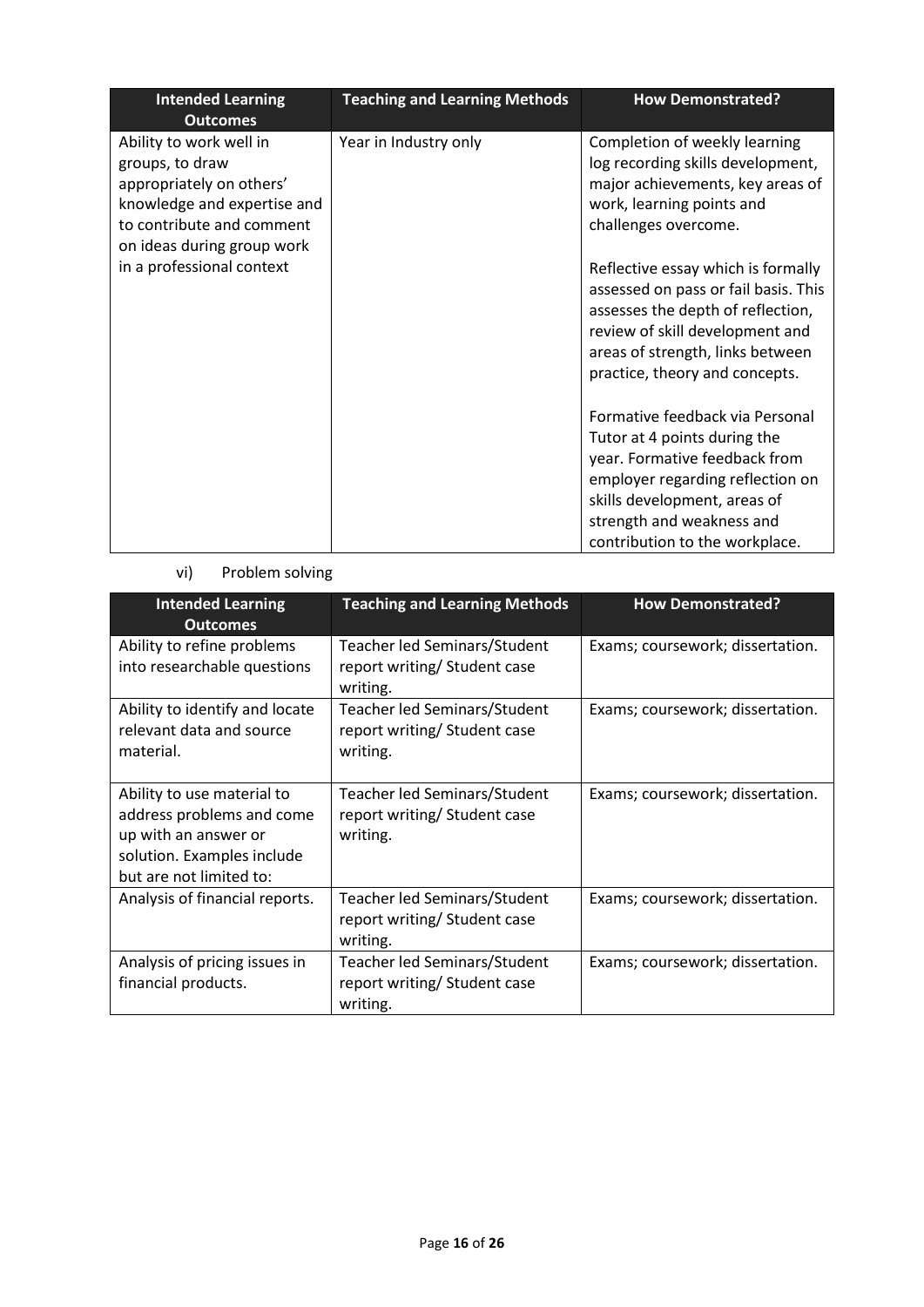vii) Information handling

| <b>Intended Learning</b><br><b>Outcomes</b>                                                                                                                                                               | <b>Teaching and Learning Methods</b>                                         | <b>How Demonstrated?</b>                                                                                                                                                                                                                                                                                                                                                                                                                                                                                                                                                                                                          |
|-----------------------------------------------------------------------------------------------------------------------------------------------------------------------------------------------------------|------------------------------------------------------------------------------|-----------------------------------------------------------------------------------------------------------------------------------------------------------------------------------------------------------------------------------------------------------------------------------------------------------------------------------------------------------------------------------------------------------------------------------------------------------------------------------------------------------------------------------------------------------------------------------------------------------------------------------|
| Ability to locate, organize<br>and marshal evidence and<br>relevant data, report on<br>findings, analyze complex<br>ideas/knowledge and<br>understand critical<br>arguments in an academic<br>context.    | Lectures, seminars, coursework,<br>directed reading, independent<br>research | Examination, coursework<br>assignments, oral presentation,<br>dissertation                                                                                                                                                                                                                                                                                                                                                                                                                                                                                                                                                        |
| Ability to locate, organize<br>and marshal evidence and<br>relevant data, report on<br>findings, analyze complex<br>ideas/knowledge and<br>understand critical<br>arguments in a professional<br>context. | Year in Industry only                                                        | Completion of weekly learning<br>log recording skills development,<br>major achievements, key areas of<br>work, learning points and<br>challenges overcome.<br>Reflective essay which is formally<br>assessed on pass or fail basis. This<br>assesses the depth of<br>reflection, review of skill<br>development and areas of<br>strength, links between practice,<br>theory and concepts.<br>Formative feedback via Personal<br>Tutor at 4 points during the<br>year. Formative feedback from<br>employer regarding reflection on<br>skills development, areas of<br>strength and weakness and<br>contribution to the workplace. |

# viii) Skills for lifelong learning

| <b>Intended Learning</b><br><b>Outcomes</b>                                                                        | <b>Teaching and Learning Methods</b>                                         | <b>How Demonstrated?</b>                                     |
|--------------------------------------------------------------------------------------------------------------------|------------------------------------------------------------------------------|--------------------------------------------------------------|
| Demonstrate intellectual<br>independence through<br>successful conduction of<br>independent study and<br>research. | Lectures, seminars, coursework,<br>directed reading, independent<br>research | Independent research work,<br>dissertation, curriculum vitae |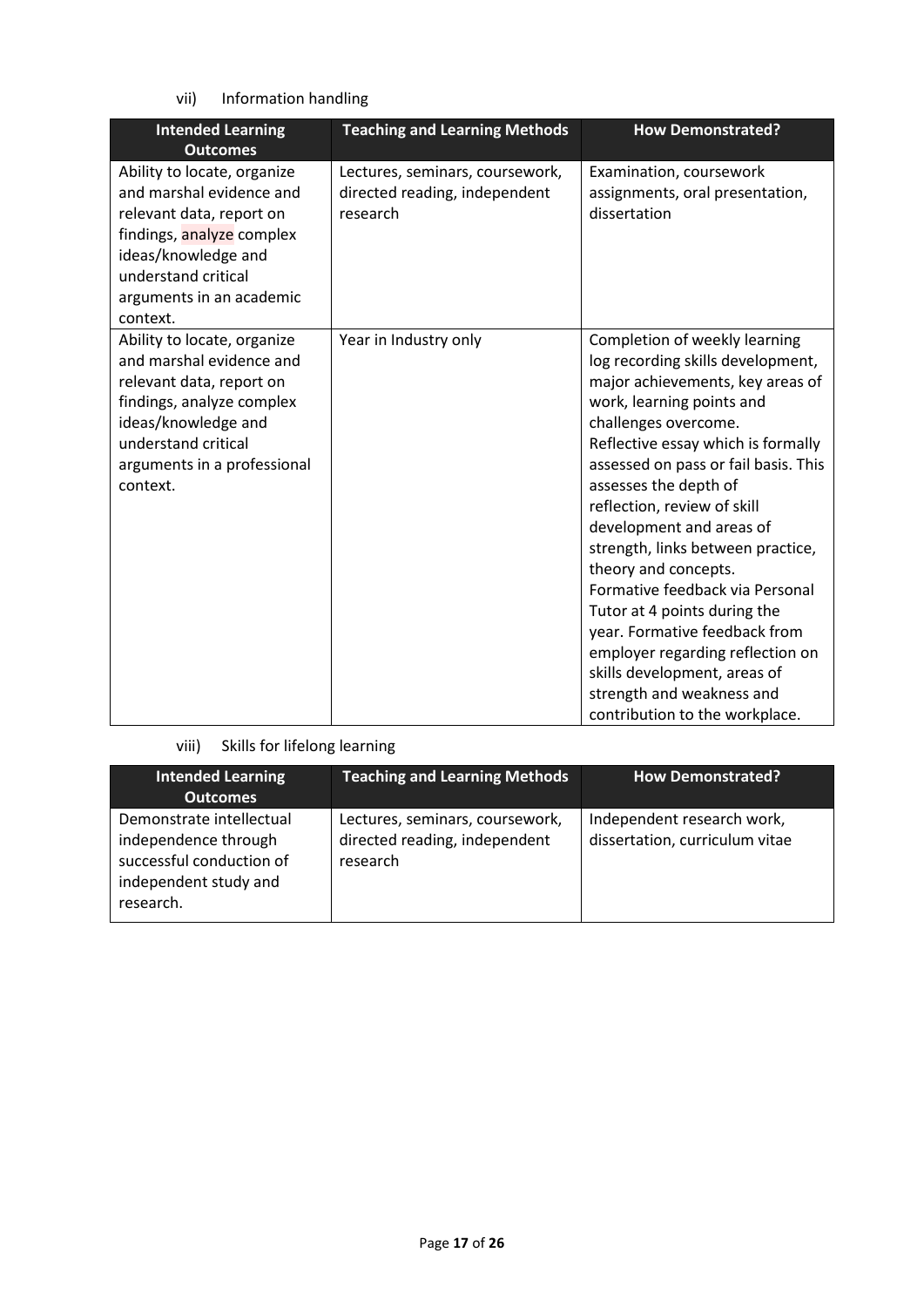| <b>Intended Learning</b><br><b>Outcomes</b>                                                                | <b>Teaching and Learning Methods</b> | <b>How Demonstrated?</b>                                                                                                                                                                                                 |
|------------------------------------------------------------------------------------------------------------|--------------------------------------|--------------------------------------------------------------------------------------------------------------------------------------------------------------------------------------------------------------------------|
| Ability to reflect<br>upon behaviour and skills<br>with a view to personal and<br>professional development | Year in Industry only                | Completion of weekly learning<br>log recording skills development,<br>major achievements, key areas of<br>work, learning points and<br>challenges overcome.                                                              |
|                                                                                                            |                                      | Reflective essay which is formally<br>assessed on pass or fail basis. This<br>assesses the depth of reflection,<br>review of skill development and<br>areas of strength, links between<br>practice, theory and concepts. |
|                                                                                                            |                                      | Formative feedback via Personal<br>Tutor at 4 points during the year.                                                                                                                                                    |
|                                                                                                            |                                      | Formative feedback from<br>employer regarding reflection on                                                                                                                                                              |
|                                                                                                            |                                      | skills development, areas of<br>strength and weakness and<br>contribution to the workplace.                                                                                                                              |

#### **10. Progression points**

This programme follows the standard Scheme of Progression set out i[n Senate Regulations](http://www.le.ac.uk/senate-regulations) - see the version of Senate Regulation 5 governing undergraduate programmes relevant to the year of entry.

The following additional progression requirements for this programme have been approved:

#### Year Abroad Variant

Students who meet the conditions set out in section 5 will be invited to apply at the beginning of the second year of studies. Students will then be expected to maintain average marks of no less than 55% in their second year.

#### **\****If you have mitigating circumstances that affect your results, you may request that your circumstances be taken into consideration.*

For those on the year in industry, see additional programme specification content for Year in Industry [programmes](https://www2.le.ac.uk/offices/sas2/courses/documentation/undergraduate-programme-specification-content-for-year-in-industry-programme-variants)

In cases where a student has failed to meet a requirement to progress, he or she will be required to withdraw from the course

### **Course transfers**

Our policy is to accept student transfers into our BSc Accounting and Finance programme where they have successfully completed a first year on a similar programme at another university. This will also apply to students seeking transfers into the major pathway. We will vary this slightly for students wishing to transfer into the minor, so that they will need to have successfully completed modules elsewhere which map to Foundations of Finance and Foundations of Financial Accounting. Any transfers will be done on a case by case basis and obviously are also numbers dependent.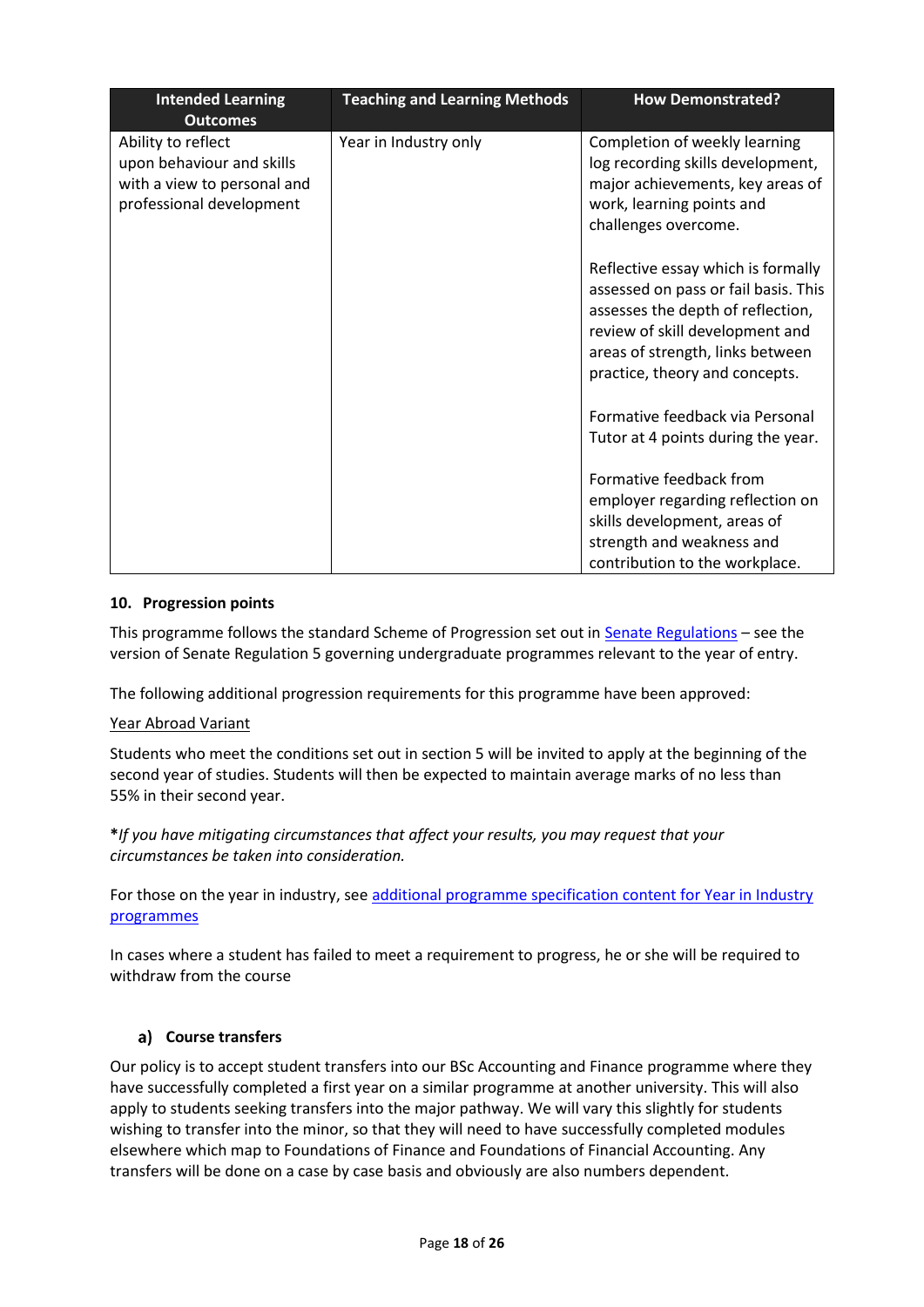#### **11. Criteria for award and classification**

This programme follows the standard scheme of undergraduate award and classification set out in [Senate Regulations](http://www.le.ac.uk/senate-regulations) – see the version of *Senate Regulation 5 governing undergraduate programmes* relevant to the year of entry.

#### **12. Special features**

There are many B.Sc. Accounting and Finance programmes in the UK. However, our programme has a couple of very strong special features:

- The entry requirements do not specify an A level in mathematics. We have been adamant in not requiring this subject specific A level as from past experience (notably at the LSE) students who really want to do a B.Sc. Accounting and Finance degree often will not have such an A level.
- The programme is a research-led degree that draws upon staff's contribution to academia. An example of the distinctiveness of the BSc Accounting and Finance is the consideration of the role of accounting in organising contemporary social and economic life.
- This programme contains accreditation.

#### **13. Indications of programme quality**

External Examiners Reports First Destination careers statistics Accreditation of modules from accounting bodies: The Association of Chartered Certified Accountants (ACCA) The Chartered Institute of Management Accountants (CIMA) The Institute of Chartered Accountants in England and Wales (ICAEW)

#### **14. External Examiner(s) reports**

The details of the External Examiner(s) for this programme and the most recent External Examiners' reports for this programme can be found at [exampapers@Leicester](https://exampapers.le.ac.uk/) [log-in required]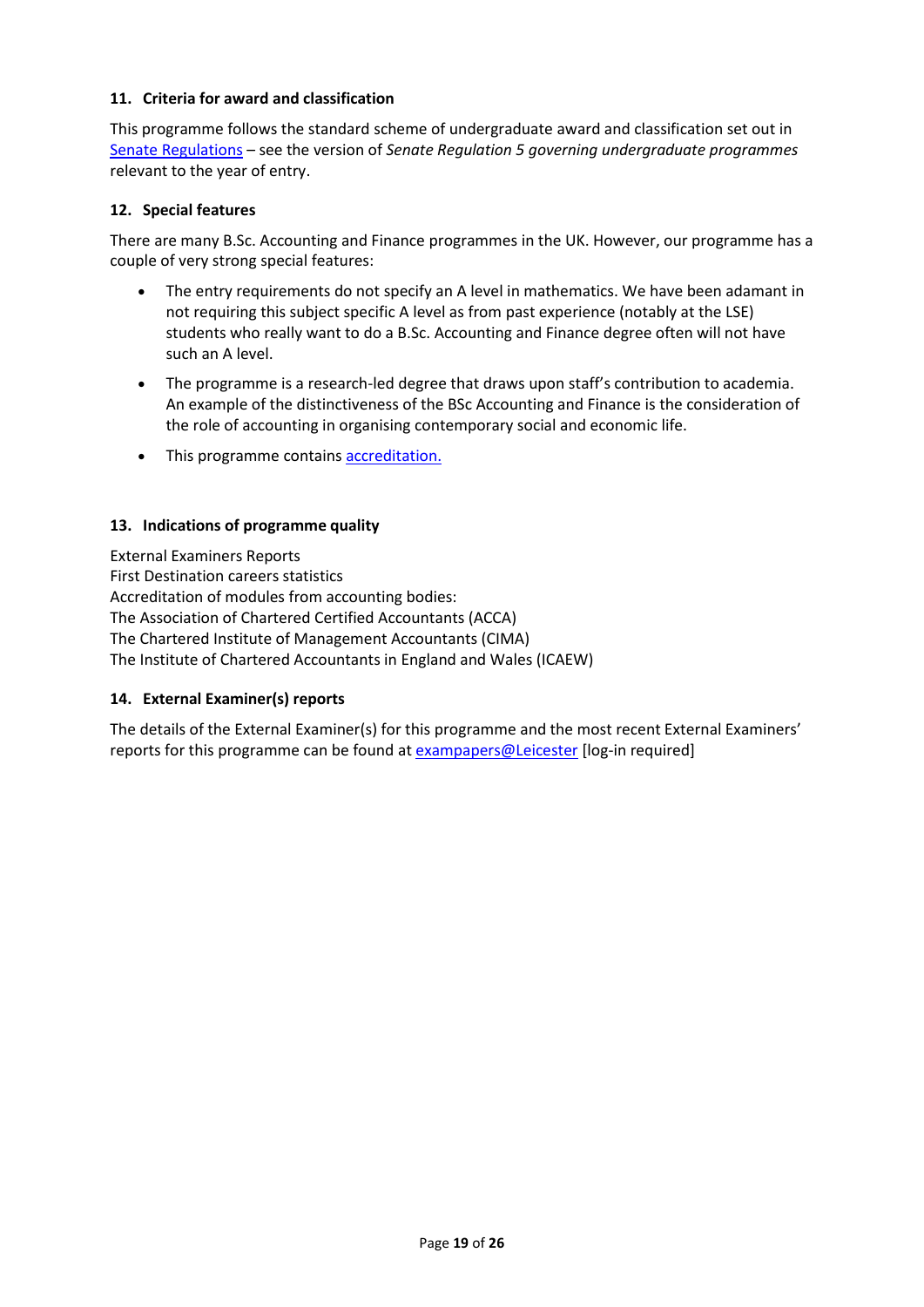

# **Programme Specification (Undergraduate) FOR ENTRY YEAR: 2020/21**

**Date created:** 17/11/2020 **Last amended:** 16/12/2020 **Version no.** 2

### **Appendix 1: Programme structure (programme regulations)**

The University regularly reviews its programmes and modules to ensure that they reflect the current status of the discipline and offer the best learning experience to students. On occasion, it may be necessary to alter particular aspects of a course or module.

BSc Accounting and Finance including Year Aboard and Year in Industry

**Level 4/Year 1 2020/21**

Credit breakdown

| <b>Status</b> | <b>Year long</b> | Semester 1 | <b>Semester 2</b> |
|---------------|------------------|------------|-------------------|
| Core          | n/a              | 45 credits | 45 credits        |
| Optional      | n/a              | 15 credits | 15 credits        |

120 credits in total

#### Core modules

| <b>Delivery period</b> | Code   | <b>Title</b>                                          | <b>Credits</b> |
|------------------------|--------|-------------------------------------------------------|----------------|
| Sem 1                  | MN1016 | <b>Foundations of Financial Accounting</b>            | 15 credits     |
| Sem 1                  | MN1017 | <b>Foundations of Economics</b>                       | 15 credits     |
| Sem 1                  | MN1025 | Introduction to Management for Accounting and Finance | 15 credits     |
| Sem 1                  | MN1410 | Maths and Statistics for Accounting and Finance       | 15 credits     |
| Sem <sub>2</sub>       | MN1018 | Management and Cost Accounting                        | 15 credits     |
| Sem <sub>2</sub>       | MN1019 | <b>Foundations of Finance</b>                         | 15 credits     |
| Sem <sub>2</sub>       | MN1020 | Introduction to Accounting Theory                     | 15 credits     |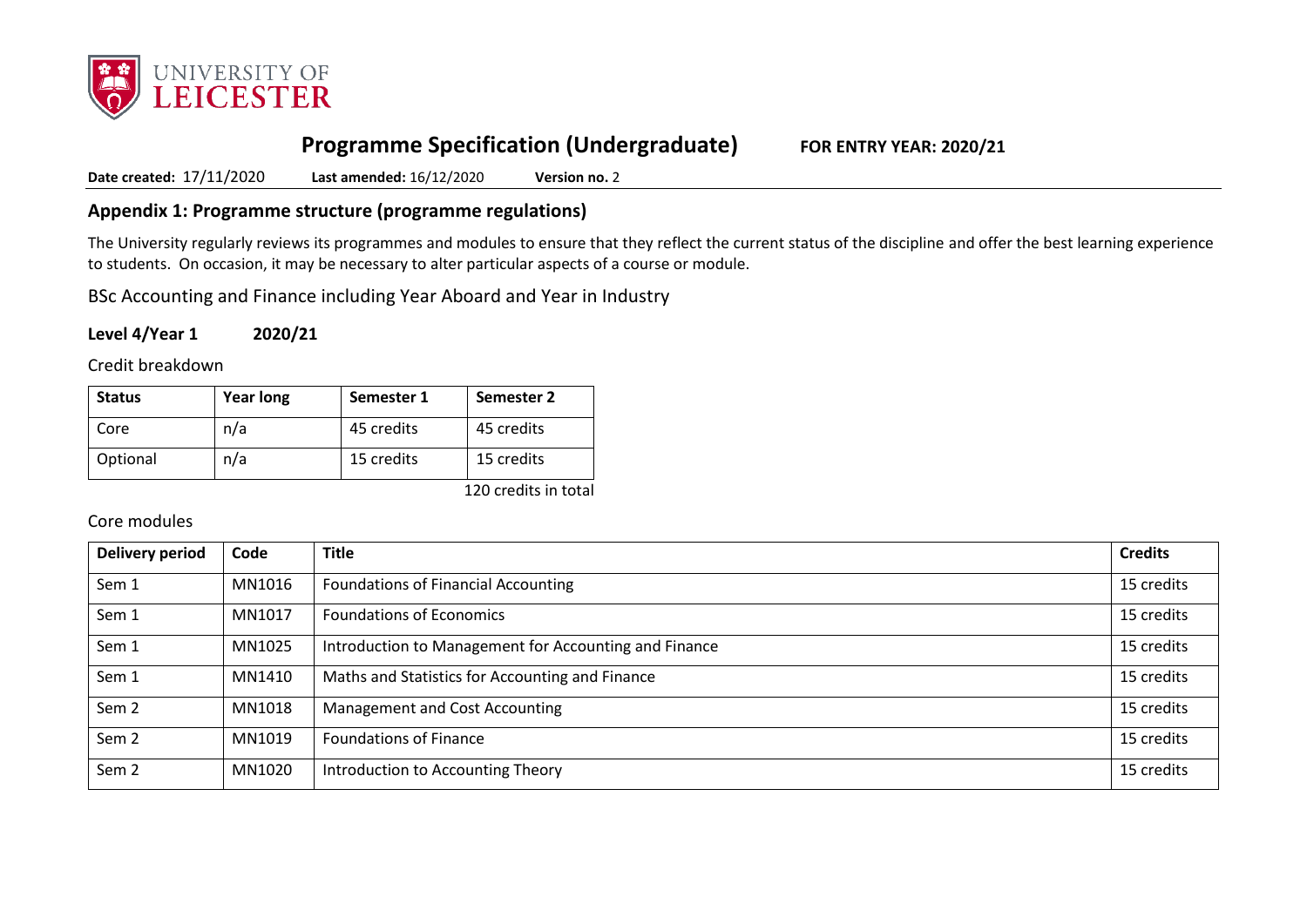| Delivery period | Code   | <b>Title</b>                      | <b>Credits</b> |
|-----------------|--------|-----------------------------------|----------------|
| Sem 2           | MN1409 | Accounting and Finance in Context | 15 credits     |

# **Notes**

n/a

# **Level 5/Year 2 2021/22**

Credit breakdown

| <b>Status</b> | <b>Year long</b> | Semester 1 | Semester 2 |
|---------------|------------------|------------|------------|
| Core          | n/a              | 45 credits | 45 credits |
| Optional      | n/a              | 15 credits | 15 credits |

120 credits in total

# Core modules

| <b>Delivery period</b> | Code   | <b>Title</b>                                           | <b>Credits</b>   |
|------------------------|--------|--------------------------------------------------------|------------------|
| Sem 1                  | MN2134 | Corporate Finance                                      | Sem 1            |
| Sem 1                  | MN2115 | <b>Financial Reporting</b>                             | Sem 1            |
| Sem 1                  | MN2136 | Corporate Governance                                   | Sem 1            |
| Sem <sub>2</sub>       | MN2137 | <b>Financial Market Products: Futures and Forwards</b> | Sem <sub>2</sub> |
| Sem 2                  | MN2138 | Accounting, Decision Making and Control                | Sem 2            |
| Sem <sub>2</sub>       | MN2150 | <b>Research Methods</b>                                | Sem <sub>2</sub> |

#### **Notes**

n/a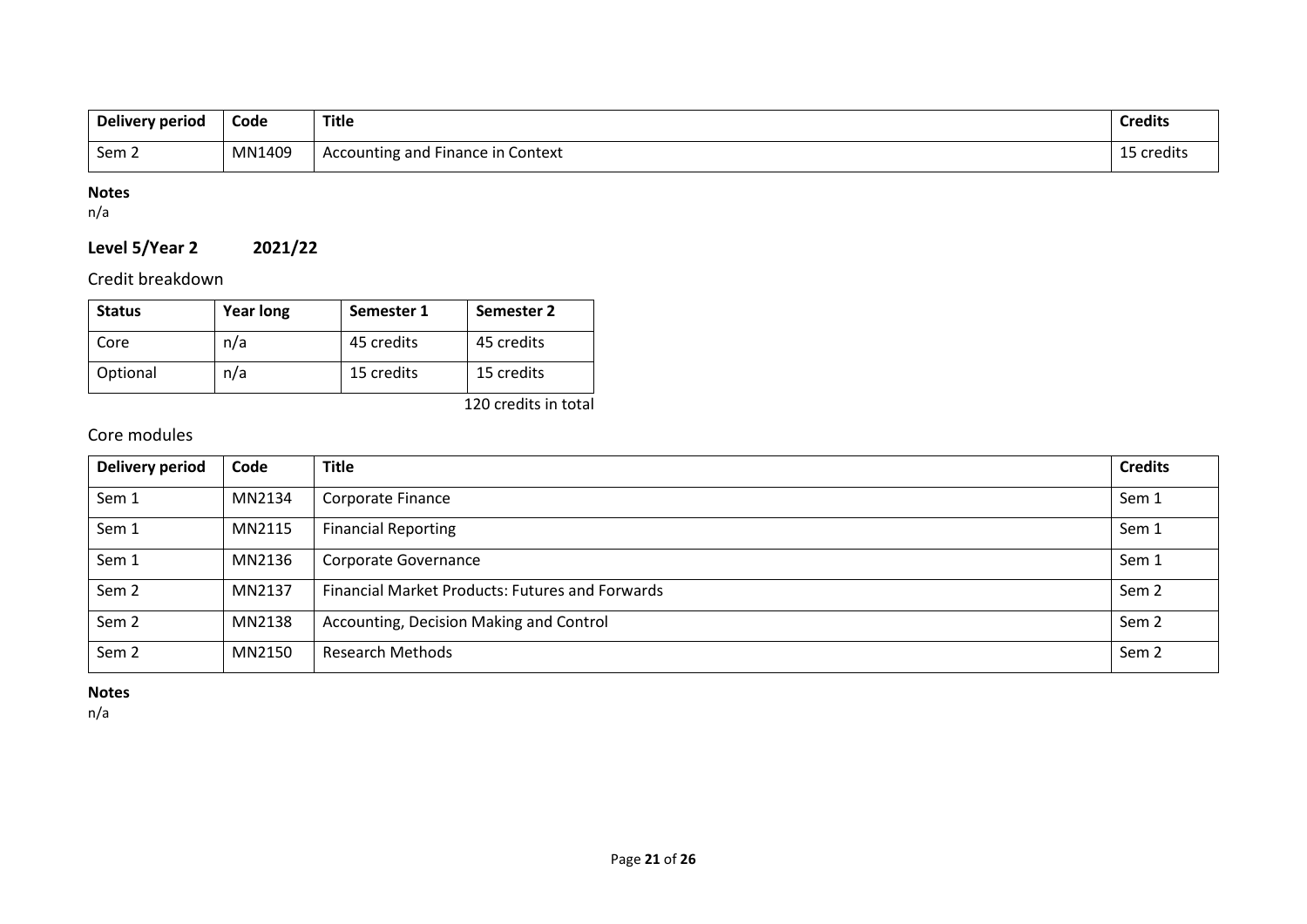## Option modules

| Delivery period | Code   | <b>Title</b>                             | <b>Credits</b> |
|-----------------|--------|------------------------------------------|----------------|
| Semester 1      | MN2141 | Finance for Small and Medium Enterprises | 15 credits     |
| Semester 1      | EC2086 | <b>Business Law for Accountants</b>      | 15 credits     |
| Semester 2      | MN2140 | Macro Finance                            | 15 credits     |
| Semester 2      | EC2083 | Principles of Personal Taxation          | 15 credits     |

#### **Notes**

For Semester 1, pick 1 module For Semester 2, pick 1 module

This is an indicative list of option modules and not definitive of what will be available. Option module choice is also subject to availability, timetabling, student number restrictions and, where appropriate, students having taken appropriate pre-requisite modules.

## **Level 6/Year Final 2022/23**

### Credit breakdown

| <b>Status</b> | <b>Year long</b> | Semester 1 | Semester 2 |
|---------------|------------------|------------|------------|
| Core          | 30 credits       | 45 credits | n/a        |
| Optional      | n/a              | n/a        | 45 credits |

120 credits in total

# Core modules

| Delivery period | Code   | <b>Title</b>                          | <b>Credits</b> |
|-----------------|--------|---------------------------------------|----------------|
| Sem 1           | MN3135 | <b>Advanced Management Accounting</b> | 15 credits     |
| Sem 1           | MN3142 | <b>Advanced Financial Reporting</b>   | 15 credits     |
| Sem 1           | MN3146 | Derivatives                           | 15 credits     |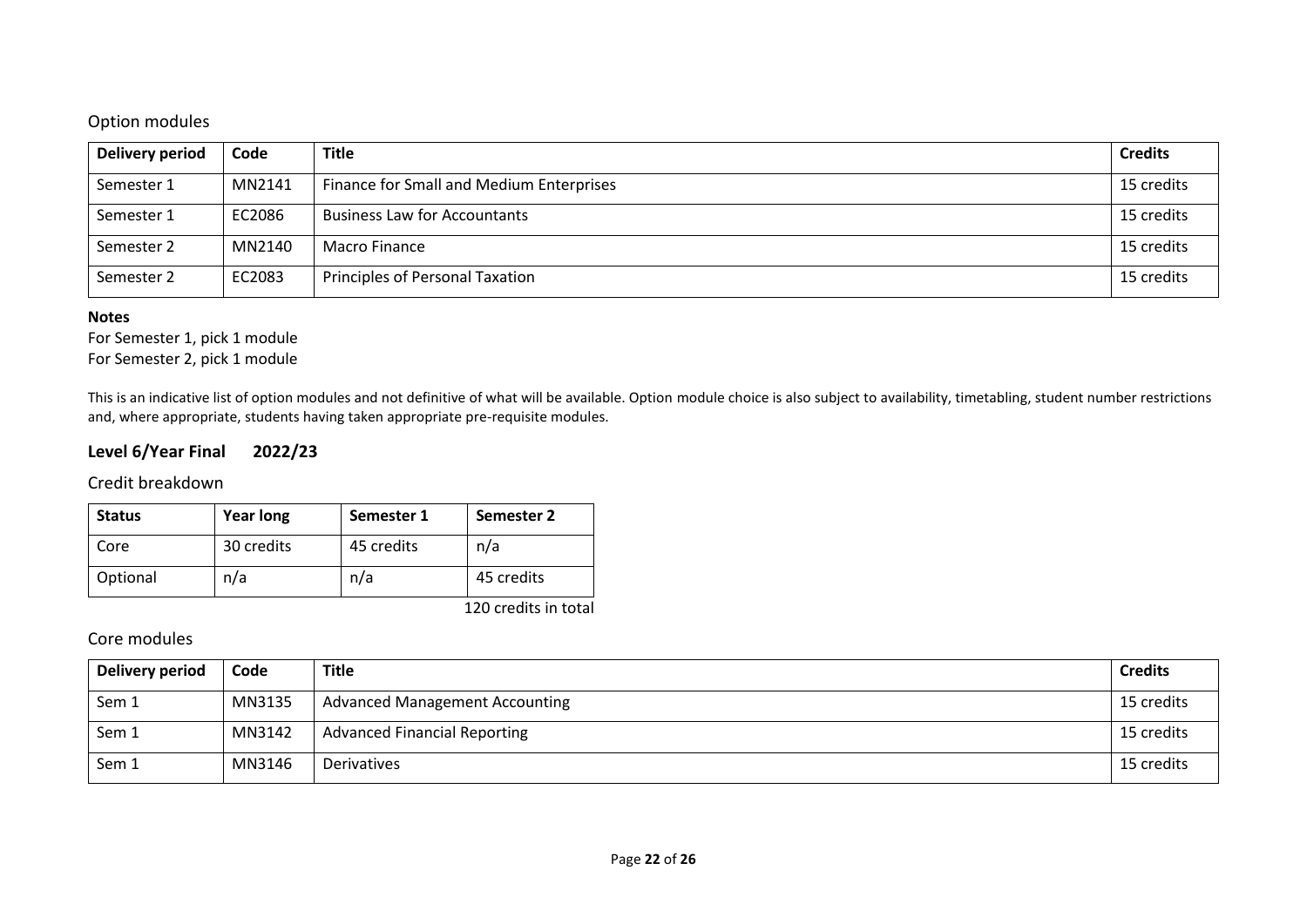| <b>Delivery period</b> | Code   | <b>Title</b>                          | <b>Credits</b> |
|------------------------|--------|---------------------------------------|----------------|
| Year long              | MN3206 | Dissertation (Accounting and Finance) | 30 credits     |

#### **Notes**

n/a

#### Option modules

| <b>Delivery period</b> | Code   | <b>Title</b>                                  | <b>Credits</b> |
|------------------------|--------|-----------------------------------------------|----------------|
| Semester 2             | MN3129 | <b>Advanced Option Pricing</b>                | 15 credits     |
| Semester 2             | EC3077 | <b>Investment Management</b>                  | 15 credits     |
| Semester 2             | MN3138 | Behavioural Finance and Investment Strategies | 15 credits     |
| Semester 2             | MN3139 | <b>Technology in Financial Markets</b>        | 15 credits     |
| Semester 2             | MN3143 | Accounting for Non-Profit Organizations       | 15 credits     |
| Semester 2             | EC3084 | <b>Audit and Assurance</b>                    | 15 credits     |

#### **Notes**

#### For Semester 2, pick 3 modules

This is an indicative list of option modules and not definitive of what will be available. Option module choice is also subject to availability, timetabling, student number restrictions and, where appropriate, students having taken appropriate pre-requisite modules.

## **Appendix 2: Module specifications**

See undergraduat[e module specification database](http://www.le.ac.uk/sas/courses/documentation) (Note - modules are organized by year of delivery).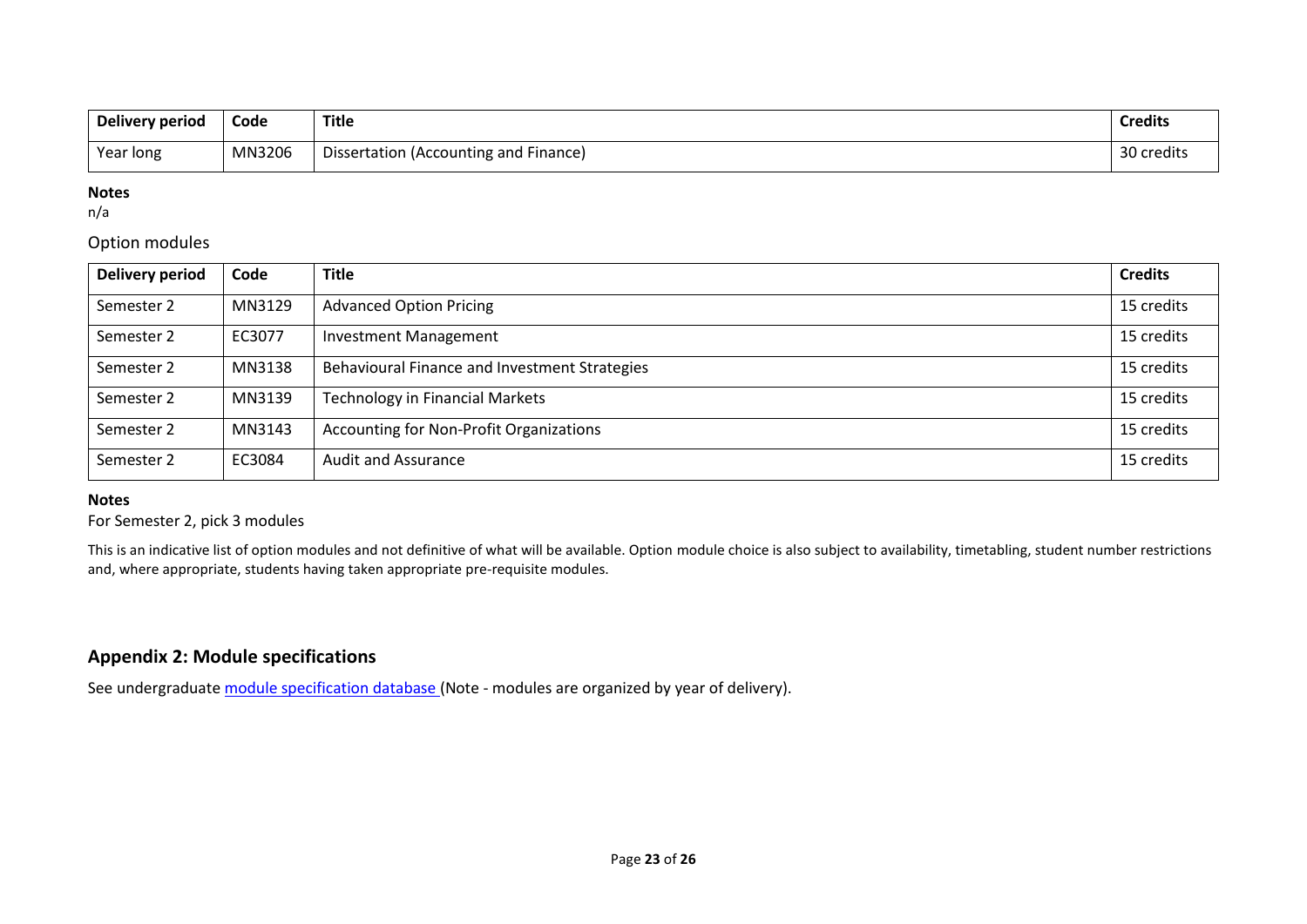# **Appendix 3: Skills matrix**

| <b>BSc ACCOUNTING AND</b><br><b>FINANCE SKILLS MATRIX</b> | MN1025 INTRODUCTION TO MANAGEMENT FOR ACCOUNTING AND FINANCE | <b>MN1016</b> | <b>MN1017</b> | MN1410 MATHS AND STATS | <b>MN1018</b> | <b>MN1019</b> | MN1020 | MN1409 ACCOUNTING AND FINANCE IN CONTEXT | MN2134 | MN2115 FINANCIAL REPORTING | MN2136 | MN2141 | EC2086 | <b>MN2137</b> | <b>MN2138</b> | MN2150 RESEARCH METHODS | EC2083 | MN2140 | <b>MN3101</b> | MN3142 | MN3146 DERIVATIVES | MN3135 | MN3136 | <b>MN3129</b> | MN3143 | <b>MN3138</b> | MN3139 | MN3151 ADVANCED CORPORATE FINANCE |
|-----------------------------------------------------------|--------------------------------------------------------------|---------------|---------------|------------------------|---------------|---------------|--------|------------------------------------------|--------|----------------------------|--------|--------|--------|---------------|---------------|-------------------------|--------|--------|---------------|--------|--------------------|--------|--------|---------------|--------|---------------|--------|-----------------------------------|
|-----------------------------------------------------------|--------------------------------------------------------------|---------------|---------------|------------------------|---------------|---------------|--------|------------------------------------------|--------|----------------------------|--------|--------|--------|---------------|---------------|-------------------------|--------|--------|---------------|--------|--------------------|--------|--------|---------------|--------|---------------|--------|-----------------------------------|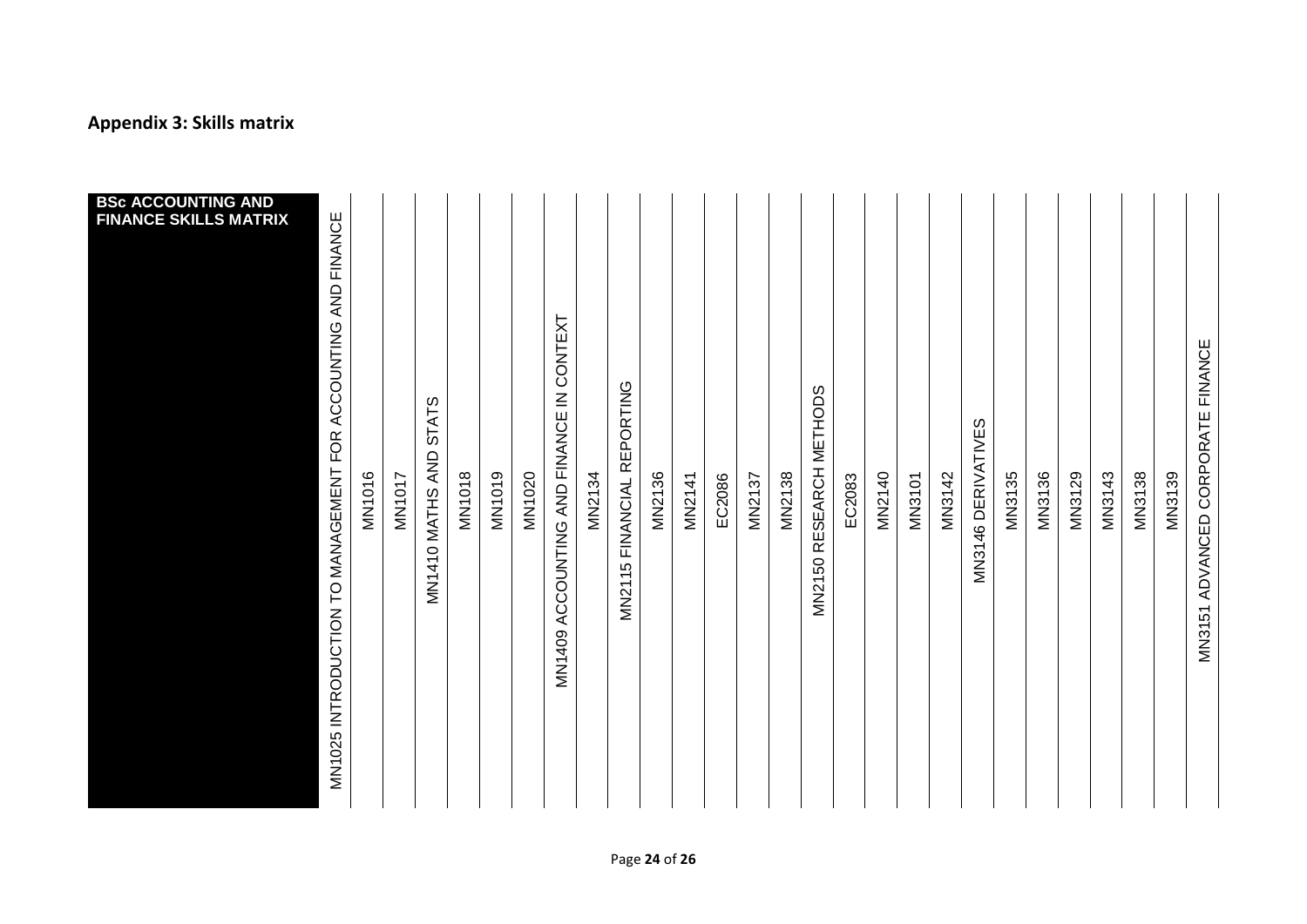| <b>Programme Learning</b><br><b>Outcomes</b>             |                  |                  |                  |                  |                  |                  |                  |                  |                         |                  |                  |                  |                  |                  |                  |                  |                         |                  |                  |                  |                  |                  |                  |                  |                         |                  |                  |              |
|----------------------------------------------------------|------------------|------------------|------------------|------------------|------------------|------------------|------------------|------------------|-------------------------|------------------|------------------|------------------|------------------|------------------|------------------|------------------|-------------------------|------------------|------------------|------------------|------------------|------------------|------------------|------------------|-------------------------|------------------|------------------|--------------|
| (a) Discipline specific<br>knowledge and<br>competencies |                  |                  |                  |                  |                  |                  |                  |                  |                         |                  |                  |                  |                  |                  |                  |                  |                         |                  |                  |                  |                  |                  |                  |                  |                         |                  |                  |              |
| (vi) Other discipline specific<br>competencies           |                  |                  |                  |                  |                  |                  |                  |                  |                         |                  |                  |                  |                  |                  |                  |                  |                         |                  |                  |                  |                  |                  |                  |                  |                         |                  |                  |              |
|                                                          |                  |                  |                  |                  |                  |                  |                  |                  |                         |                  |                  |                  |                  |                  |                  |                  |                         |                  |                  |                  |                  |                  |                  |                  |                         |                  |                  |              |
| (b) Transferable skills                                  |                  |                  |                  |                  |                  |                  |                  |                  |                         |                  |                  |                  |                  |                  |                  |                  |                         |                  |                  |                  |                  |                  |                  |                  |                         |                  |                  |              |
| (i) Oral communication                                   | $\boldsymbol{X}$ | $\boldsymbol{X}$ | $\boldsymbol{X}$ | $\boldsymbol{X}$ | $\boldsymbol{X}$ | $\boldsymbol{X}$ | $\boldsymbol{X}$ | $\boldsymbol{X}$ | $\boldsymbol{X}$        | $\boldsymbol{X}$ | $\boldsymbol{X}$ | $\boldsymbol{X}$ | $\boldsymbol{X}$ | $\boldsymbol{X}$ | $\boldsymbol{X}$ | $\boldsymbol{X}$ | $\boldsymbol{X}$        | $\boldsymbol{X}$ | $\boldsymbol{X}$ | $\boldsymbol{X}$ | $\boldsymbol{X}$ | $\boldsymbol{X}$ | $\boldsymbol{X}$ | $\boldsymbol{X}$ | $\boldsymbol{X}$        | $\boldsymbol{X}$ | $\boldsymbol{X}$ | $\mathsf{X}$ |
|                                                          |                  |                  |                  |                  |                  |                  |                  |                  |                         |                  |                  |                  |                  |                  |                  |                  |                         |                  |                  |                  |                  |                  |                  |                  |                         |                  |                  |              |
| (ii) Written communication                               | $\boldsymbol{X}$ | $\boldsymbol{X}$ | $\boldsymbol{X}$ | $\mathbf{X}$     | $\mathsf{X}$     | $\mathsf{X}$     | $\boldsymbol{X}$ | $\mathsf{X}$     | $\mathbf{X}$            | $\mathbf{X}$     | $\boldsymbol{X}$ | $\mathsf{X}$     | $\mathsf{X}$     | $\boldsymbol{X}$ | $\boldsymbol{X}$ | $\mathbf{x}$     | $\boldsymbol{X}$        | $\boldsymbol{X}$ | $\boldsymbol{X}$ | $\mathbf{x}$     | $\mathsf{X}$     | $\mathsf{X}$     | $\mathbf{X}$     | $\boldsymbol{X}$ | $\mathbf{X}$            | $\mathbf{X}$     | $\boldsymbol{X}$ | $\mathsf{X}$ |
|                                                          |                  |                  |                  |                  |                  |                  |                  |                  |                         |                  |                  |                  |                  |                  |                  |                  |                         |                  |                  |                  |                  |                  |                  |                  |                         |                  |                  |              |
| (iii) Information technology                             | $\mathsf{X}$     | $\boldsymbol{X}$ | $\boldsymbol{X}$ | $\mathbf{x}$     | $\mathsf{X}$     | $\mathsf{X}$     | $\boldsymbol{X}$ | $\mathsf{X}$     | $\mathsf{X}$            | $\boldsymbol{X}$ | $\boldsymbol{X}$ | $\mathsf{X}$     | $\mathsf{X}$     | $\mathsf{X}$     | $\boldsymbol{X}$ | $\mathbf{x}$     | $\boldsymbol{X}$        | $\boldsymbol{X}$ | $\boldsymbol{X}$ | $\boldsymbol{X}$ | $\mathsf{X}$     | $\mathsf{X}$     | $\boldsymbol{X}$ | $\boldsymbol{X}$ | $\boldsymbol{X}$        | $\boldsymbol{X}$ | $\boldsymbol{X}$ | $\mathbf{X}$ |
|                                                          |                  |                  |                  |                  |                  |                  |                  |                  |                         |                  |                  |                  |                  |                  |                  |                  |                         |                  |                  |                  |                  |                  |                  |                  |                         |                  |                  |              |
| (iv) Numeracy                                            | $\boldsymbol{X}$ | $\boldsymbol{X}$ | $\boldsymbol{X}$ | $\mathbf{x}$     | $\mathsf{X}$     | $\mathsf{X}$     | $\boldsymbol{X}$ | $\mathsf{X}$     | $\overline{\mathbf{X}}$ | $\boldsymbol{X}$ | $\boldsymbol{X}$ | $\mathsf{x}$     | $\mathsf{X}$     | $\mathbf{X}$     | $\boldsymbol{X}$ | $\mathbf{X}$     | $\overline{\mathbf{X}}$ | $\boldsymbol{X}$ | $\boldsymbol{X}$ | $\mathsf{X}$     | $\mathsf{X}$     | $\mathsf{X}$     | $\mathbf{X}$     | $\mathbf{X}$     | $\overline{\mathbf{X}}$ | $\mathbf{X}$     | $\boldsymbol{X}$ | $\mathbf{X}$ |